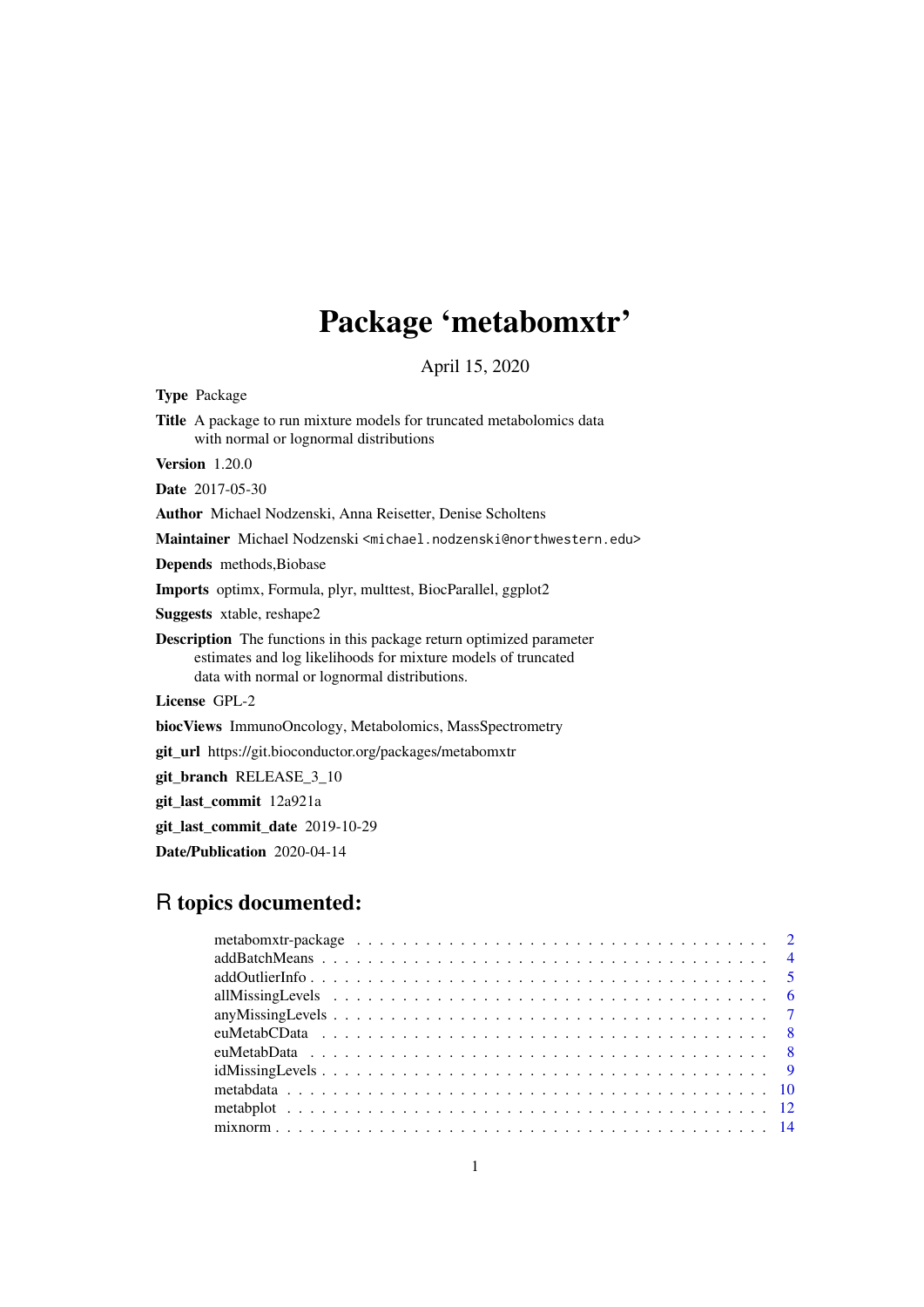#### <span id="page-1-0"></span>2 metabomxtr-package

| Index |  |
|-------|--|
|       |  |
|       |  |
|       |  |
|       |  |
|       |  |
|       |  |
|       |  |
|       |  |
|       |  |
|       |  |

metabomxtr-package *A package to run mixture models on truncated normal or lognormal data*

#### Description

The functions in this package return optimized parameter estimates and negative log-likelihoods for mixture models of truncated normal or lognormal data.

#### Details

| Package: | metabomxtr |
|----------|------------|
| Type:    | Package    |
| Version: | 1.11.1     |
| Date:    | 2017-05-30 |
| License: | $GPI - 2$  |

The function mxtrmodLL calculates the negative log-likelihood of mixture models. The function mxtrmodstart returns starting parameter estimates to be used when optimizing the mixture model parameters. The function mxtrmod returns optimized mixture model parameter estimates and the negative log-likelihood of the model. The function mxtrmodLRT performs likelihood ratio tests of full vs. reduced mixture models. The function mixnorm performs per-metabolite batch normalization using a mixture model with batch-specific thresholds and run order correction if desired.

#### Author(s)

Michael Nodzenski, Anna Reisetter, Denise Scholtens

Maintainer: Michael Nodzenski <michael.nodzenski@northwestern.edu>

#### References

Moulton LH, Halsey NA. A mixture model with detection limits for regression analyses of antibody response to vaccine. Biometrics. 1995 Dec;51(4):1570-8. Nodzenski M, Muehlbauer MJ, Bain JR, Reisetter AC, Lowe WL Jr, Scholtens DM. Metabomxtr: an R package for mixture-model analysis of non-targeted metabolomics data. Bioinformatics. 2014 Nov 15;30(22):3287-8. Reisetter AC, Muehlbauer MJ, Bain JR, Nodzenski M, Stevens RD, Ilkayeva O, Metzger BE, Newgard CB, Lowe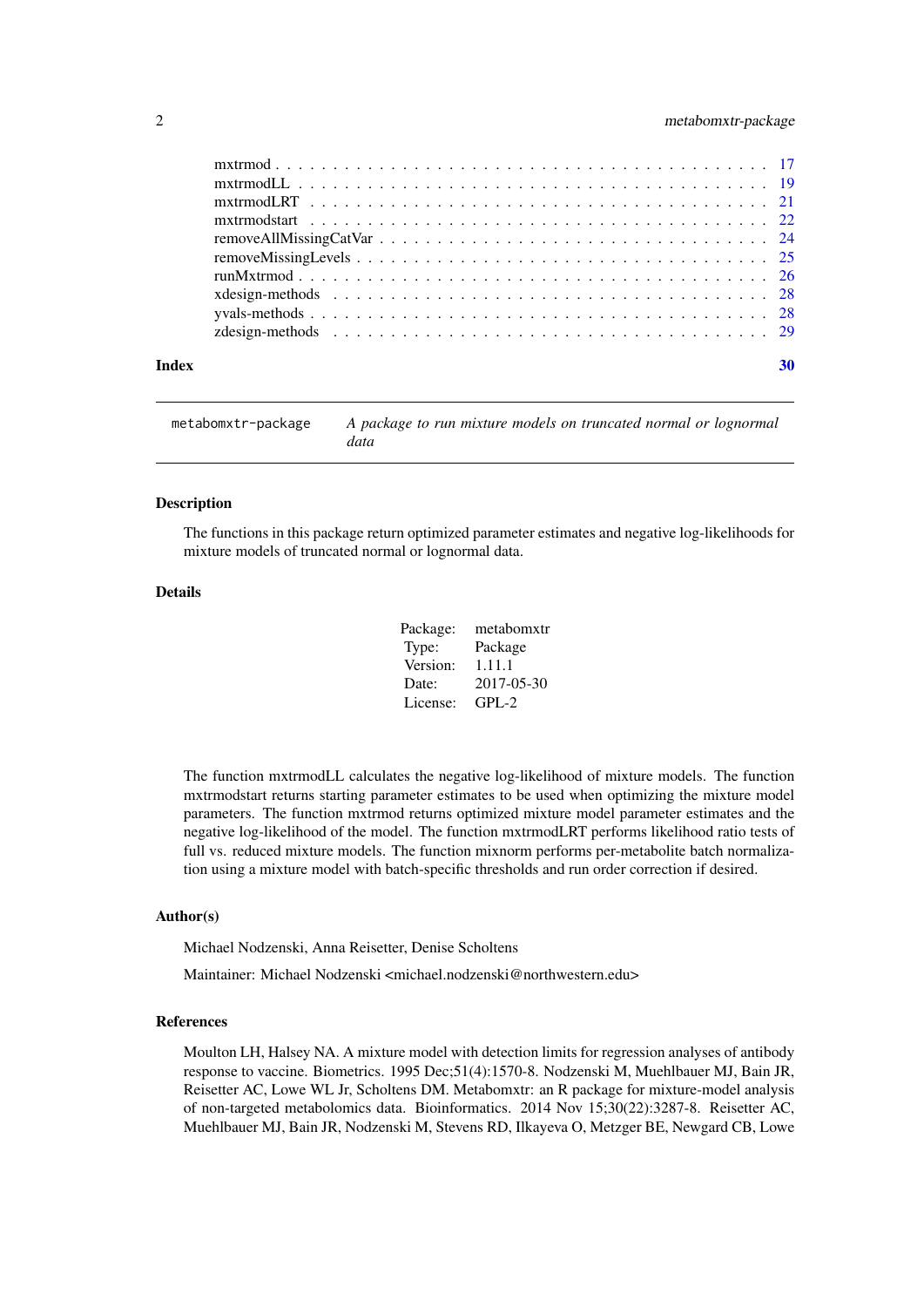#### metabomxtr-package 3

WL Jr, Scholtens DM. Mixture model normalization for non-targeted gas chromatography/mass spectrometry metabolomics data. BMC Bioinformatics. 2017 Feb 2;18(1):84.

#### Examples

###Run mixture model analyses

```
#Create sample data
set.seed(123)
yvar<-rlnorm(200)
these<-sample(1:100,20)
yvar[these]<-NA
logyvar<-log(yvar)
y2var<-rlnorm(200)
those<-sample(1:200,25)
y2var[those]<-NA
logy2var<-log(y2var)
pred1<-sample(0:1,200,replace=TRUE)
pred2<-sample(1:10,200,replace=TRUE)
pred3<-sample(0:1,200,replace=TRUE)
pred3miss<-sample(1:200,50)
pred3[pred3miss]<-NA
testdata<-data.frame(cbind(yvar,y2var,logyvar,logy2var,pred1,pred2,pred3))
#Get the names of the response variables
ynames<-names(testdata)[3:4]
#Run a full mixture model on each response variable
fullMod<-~pred1+pred2+pred3|pred1+pred2+pred3
fullModRes<-mxtrmod(ynames=ynames,mxtrModel=fullMod,data=testdata)
fullModRes
#Run a reduced mixture model on each response variable
redMod<-~pred2|pred2
redModRes<-mxtrmod(ynames=ynames,mxtrModel=redMod,data=testdata,fullModel=fullMod)
redModRes
#Compare models using likelihood ratio test
mxtrmodLRT(fullModRes,redModRes)
###Perform mixture model normalization
#load control data set
data(euMetabCData)
#load experimental data
data(euMetabData)
#specify target metabolites
ynames <- c("betahydroxybutyrate","pyruvic_acid","malonic_acid","aspartic_acid")
#run mixture model normalization
euMetabNorm <- mixnorm(ynames,
                        batch="batch",
                        mxtrModel=~pheno+batch|pheno+batch,
                        batchTvals=c(10.76,11.51,11.36,10.31,11.90),
                        cData=euMetabCData,
```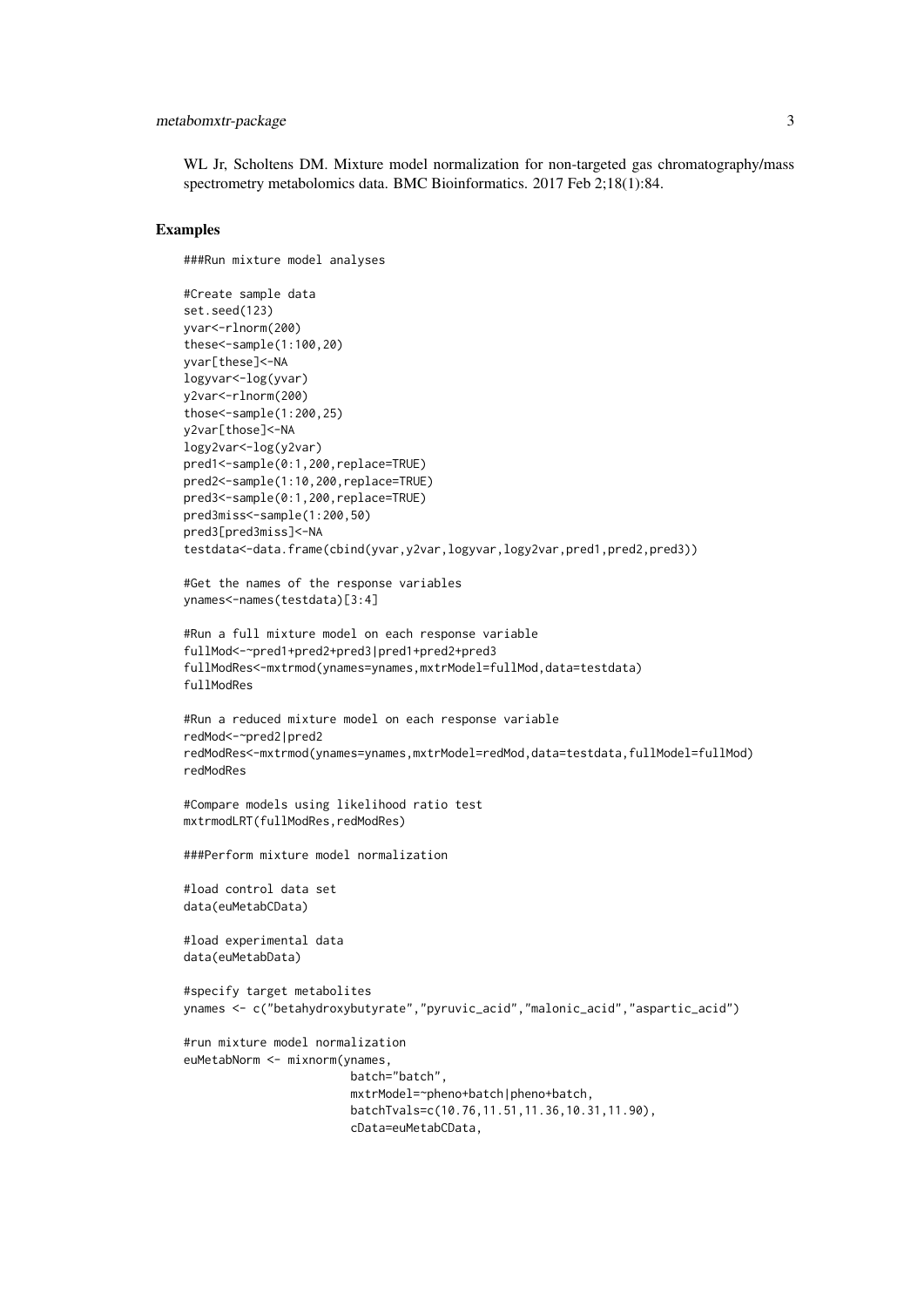data=euMetabData)

<span id="page-3-0"></span>addBatchMeans *A function to append batch specific mean metabolite abundances to data frames containing raw values.*

#### Description

This function appends batch specific mean metabolite abundances to data frames containing raw values.

#### Usage

```
addBatchMeans(metab.col, batch.col, in.data, sample.type.name, analytical.type.name, color.col=NUL
```
#### Arguments

| metab.col        | A character value indicating the name of the variable in the input data set that<br>corresponds to metabolite abundance.                                        |  |  |  |  |
|------------------|-----------------------------------------------------------------------------------------------------------------------------------------------------------------|--|--|--|--|
| batch.col        | A character value indicating the name of the variable in the input data sets that<br>corresponds to batch. If not specified, this argument defaults to "Batch". |  |  |  |  |
| in.data          | A data frame containing the variables specified in metab.col, batch.col, and<br>color.col.                                                                      |  |  |  |  |
| sample.type.name |                                                                                                                                                                 |  |  |  |  |
|                  | A character value indicating the type of sample: "Quality Control" or "Experi-<br>mental".                                                                      |  |  |  |  |
|                  | analytical.type.name                                                                                                                                            |  |  |  |  |
|                  | A character value indicating whether the data have been normalized. Either<br>"Before Normalization" or "After Normalization".                                  |  |  |  |  |
| color.col        | A character value indicating the name of the variable in the input data set corre-<br>sponding to a grouping variable (for instance mom vs. baby samples).      |  |  |  |  |

#### Details

This function adds rows reporting batch specific mean metabolite abundances to data frames of raw values. This is not meant to be a stand alone function but rather work as a part of function metabplot.

#### Value

Returns a dataframe.

#### Author(s)

Michael Nodzenski

#### References

Nodzenski M, Muehlbauer MJ, Bain JR, Reisetter AC, Lowe WL Jr, Scholtens DM. Metabomxtr: an R package for mixture-model analysis of non-targeted metabolomics data. Bioinformatics. 2014 Nov 15;30(22):3287-8.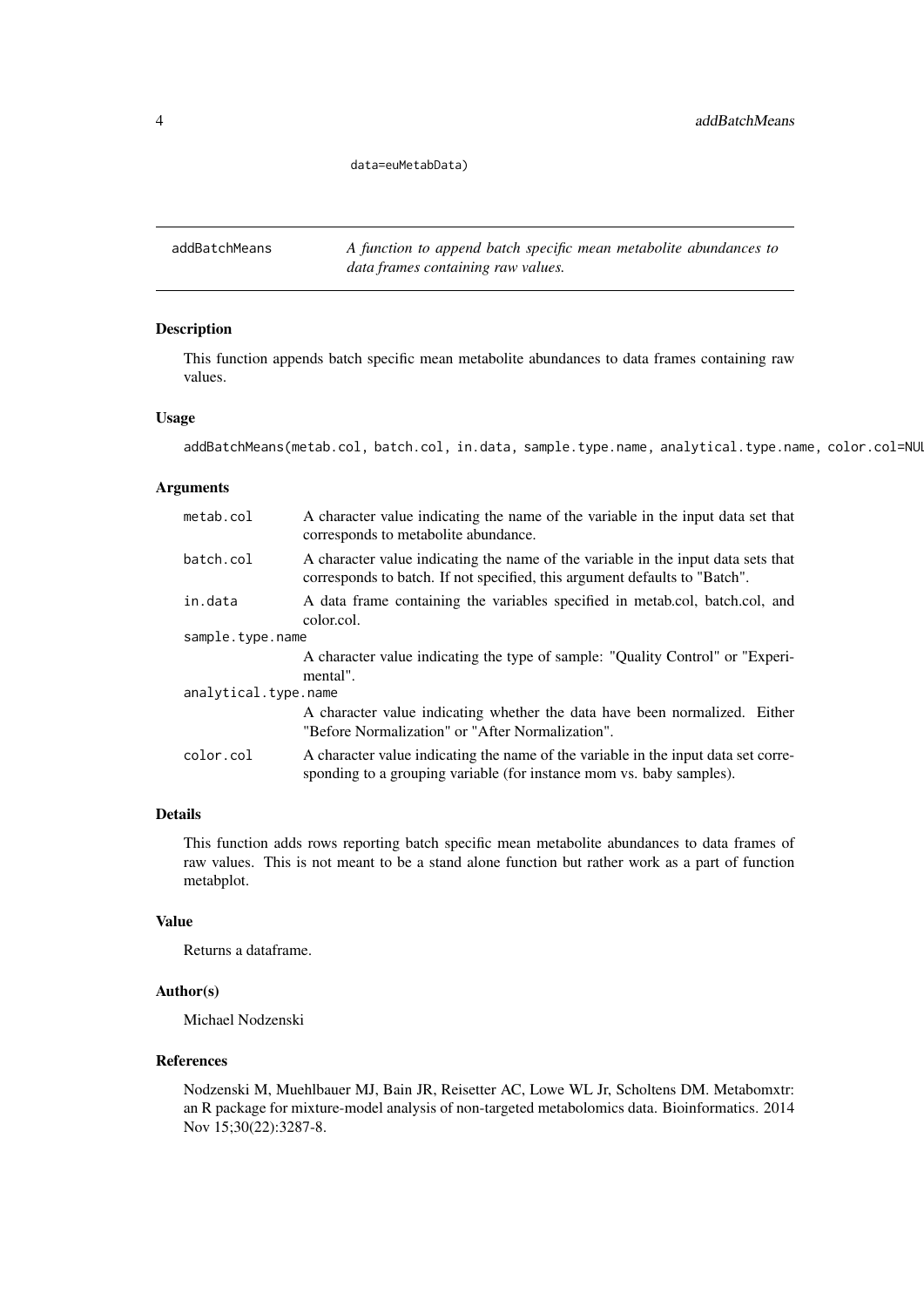#### <span id="page-4-0"></span>addOutlierInfo 5

#### Examples

```
data(euMetabCData)
euMetabCData$outlier<-FALSE
cdata.with.batch.means<-addBatchMeans("pyruvic_acid", "batch", euMetabCData, sample.type.name="Quality Contr
```
addOutlierInfo *A function to determine whether specific metabolite observations are outliers.*

#### Description

This function adds a column to a dataframe of metabolite abundance values indicating whether a observations for a specific metabolite are outliers.

#### Usage

```
addOutlierInfo(metab.col, in.data, outlier.sd.thresh=2)
```
#### Arguments

| metab.col         | A character value indicating the name of the variable in the input data set that<br>corresponds to metabolite abundance. |
|-------------------|--------------------------------------------------------------------------------------------------------------------------|
| in.data           | A data frame containing the variables specified in metab.col.                                                            |
| outlier.sd.thresh |                                                                                                                          |
|                   | The number of standard deviations from the mean a point must be to be consider-                                          |
|                   | ered an outlier. This argument defaults to 2.                                                                            |

#### Details

This function adds a column to a dataframe of metabolite abundance values indicating whether a observations for a specific metabolite are outliers.

#### Value

Returns a dataframe.

#### Author(s)

Michael Nodzenski

#### References

Nodzenski M, Muehlbauer MJ, Bain JR, Reisetter AC, Lowe WL Jr, Scholtens DM. Metabomxtr: an R package for mixture-model analysis of non-targeted metabolomics data. Bioinformatics. 2014 Nov 15;30(22):3287-8.

#### Examples

```
data(euMetabCData)
outlier.data<-addOutlierInfo("pyruvic_acid", euMetabCData, outlier.sd.thresh=2)
```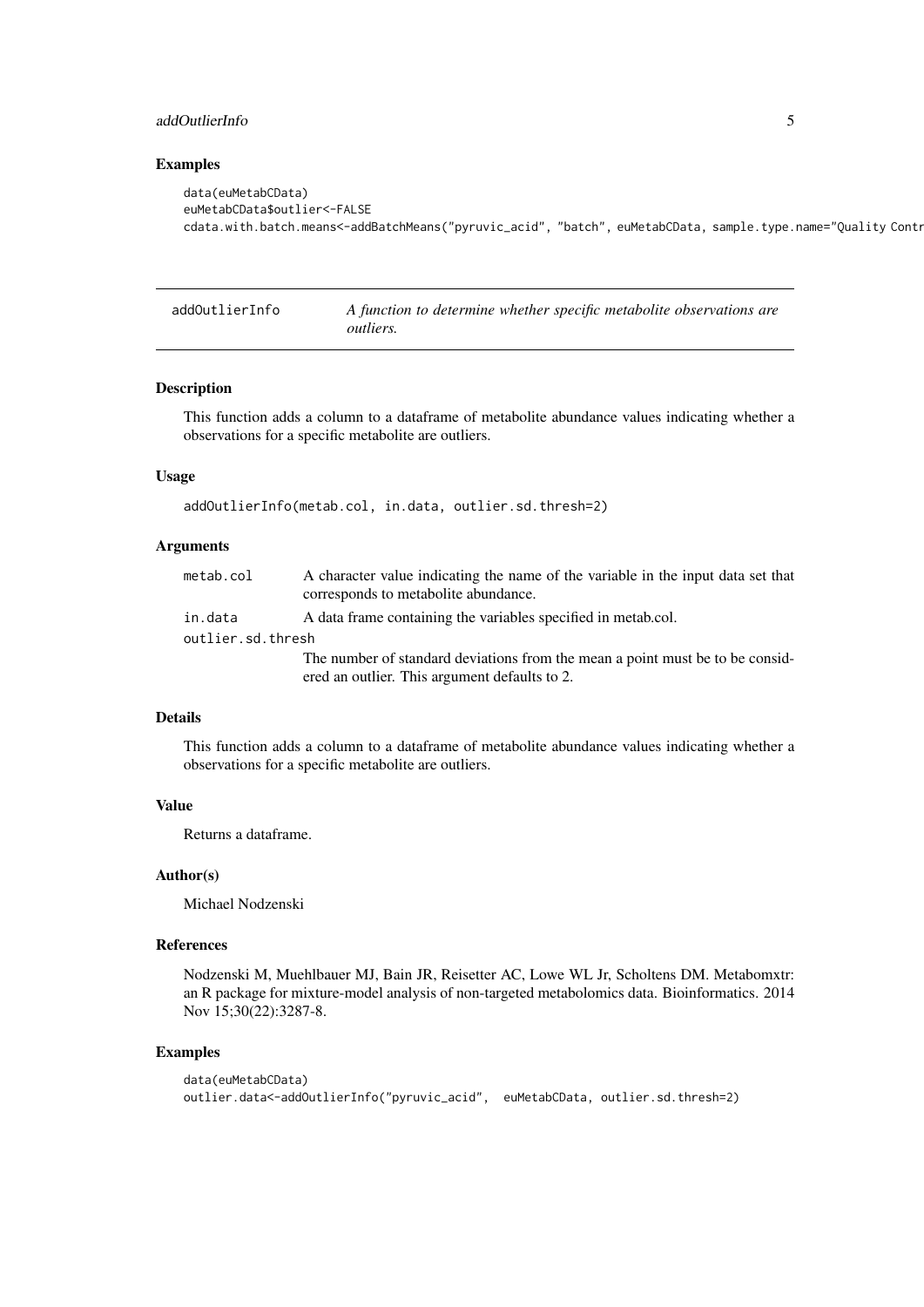<span id="page-5-0"></span>

This function determines metabolite data are present for at most one level of a categorical predictor variable, and thus whether that predictor needs to be removed from the mixture model.

#### Usage

allMissingLevels(missing.levels.list, dataset)

#### Arguments

| missing.levels.list |                                                                                                                                                   |
|---------------------|---------------------------------------------------------------------------------------------------------------------------------------------------|
|                     | A list output by function idMissingLevels indicating which categorical variables<br>have no corresponding metabolite data for at least one level. |
| dataset             | A data frame containing the variables specified in missing levels list.                                                                           |

#### Value

Returns a list indicating whether categorical variables in missing.levels.list have metabolite data present for at most one level.

#### Author(s)

Michael Nodzenski

#### Examples

```
#create example analysis data
data(euMetabCData)
example.data<-euMetabCData
example.data[example.data$batch==1, "aspartic_acid"]<-NA
#check to determine if aspartic acid values are entirely missing for
#any level of batch or pheno
missing.levels.check<-lapply( "aspartic_acid", anyMissingLevels, cat.vars=c("pheno", "batch"), dataset=examp
names(missing.levels.check)<-"aspartic_acid"
missing.levels.check
#find the specific missing level
missing.level.ids<-idMissingLevels( "aspartic_acid", missing.levels.check, example.data)
#check to see if those variables have completely missing data
allMissingLevels(missing.level.ids, example.data)
```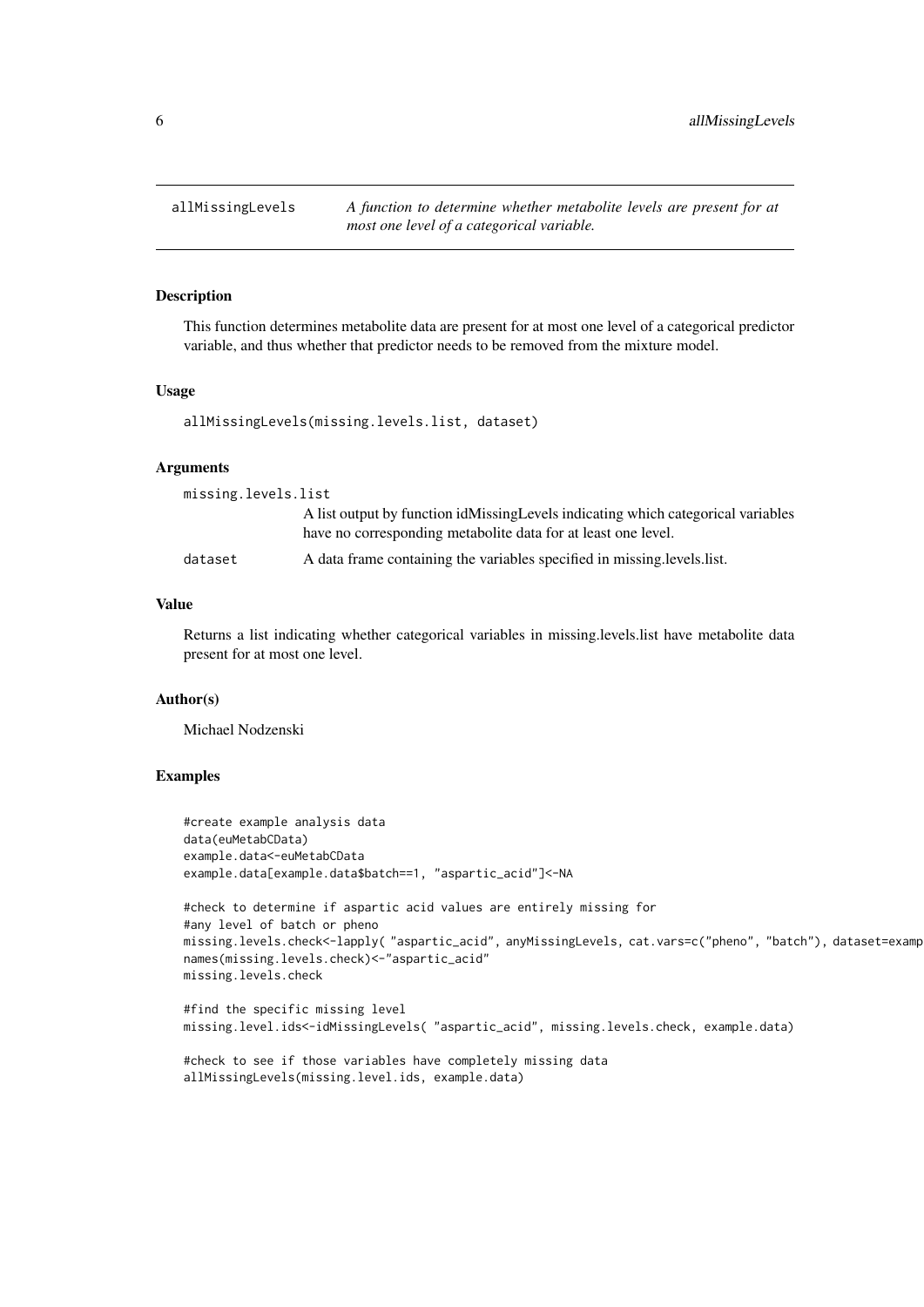<span id="page-6-0"></span>

This function determines whether any level of a categorical predictor variable has completely missing outcome data.

#### Usage

anyMissingLevels( yname, cat.vars, dataset)

#### Arguments

| yname    | A character string indicating the outcome variable, i.e., a metabolite. |
|----------|-------------------------------------------------------------------------|
| cat.vars | A character vector of categorical variable names.                       |
| dataset  | A data frame containing the yname and cat.vars variables.               |

#### Value

Returns a list indicating whether each of the variables specified in argument cat.vars has at least one level with completely missing values for the outcome variable specified in yname.

#### Author(s)

Michael Nodzenski

#### Examples

```
#create example analysis data
data(euMetabCData)
example.data<-euMetabCData
example.data[example.data$batch==1, "aspartic_acid"]<-NA
```
#check to determine if aspartic acid values are entirely missing for #any level of batch or pheno anyMissingLevels( "aspartic\_acid", c( "batch", "pheno"), example.data)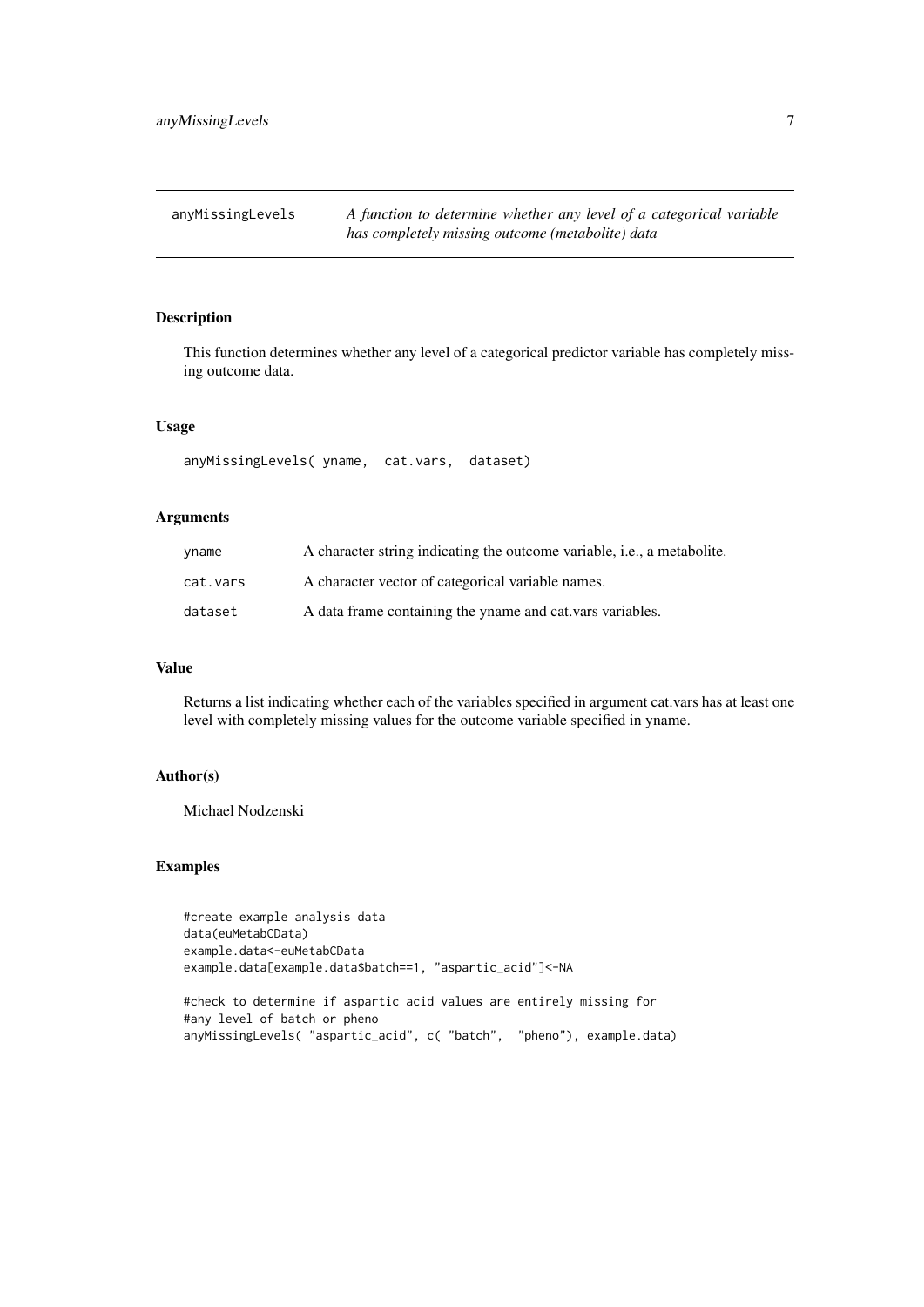<span id="page-7-0"></span>This data set contains a subset of non-targeted GC/MS data for mother / baby pairs of Northern European ancestry who participated in the Hyperglycemia and Adverse Pregnancy Outcome (HAPO) Metabolomics study.

#### Usage

```
data("euMetabCData")
```
#### Format

A data frame with 30 observations on the following 6 variables.

- batch A factor variable for the batch in which the sample was processed with levels 1 2 3 4 5.
- pheno A factor variable indicating whether the serum sample was from a mother or baby with levels BABY MOM.
- betahydroxybutyrate A numeric vector of non-normalized GC/MS log2 transformed peak areas for this metabolite.
- pyruvic\_acid A numeric vector of non-normalized GC/MS log2 transformed peak areas for this metabolite.
- malonic\_acid A numeric vector of non-normalized GC/MS log2 transformed peak areas for this metabolite.
- aspartic\_acid A numeric vector of non-normalized GC/MS log2 transformed peak areas for this metabolite.

#### Details

The 30 rows correspond to 3 mom and 3 baby control samples run at the beginning, middle and end of each batch. All control samples were drawn from an identical pool.

euMetabData *A sample data set of truncated metabolomics data.*

#### Description

This data set contains a subset of non-targeted GC/MS data for mother / baby pairs of Northern European ancestry who participated in the Hyperglycemia and Adverse Pregnancy Outcome (HAPO) Metabolomics study.

#### Usage

data("euMetabData")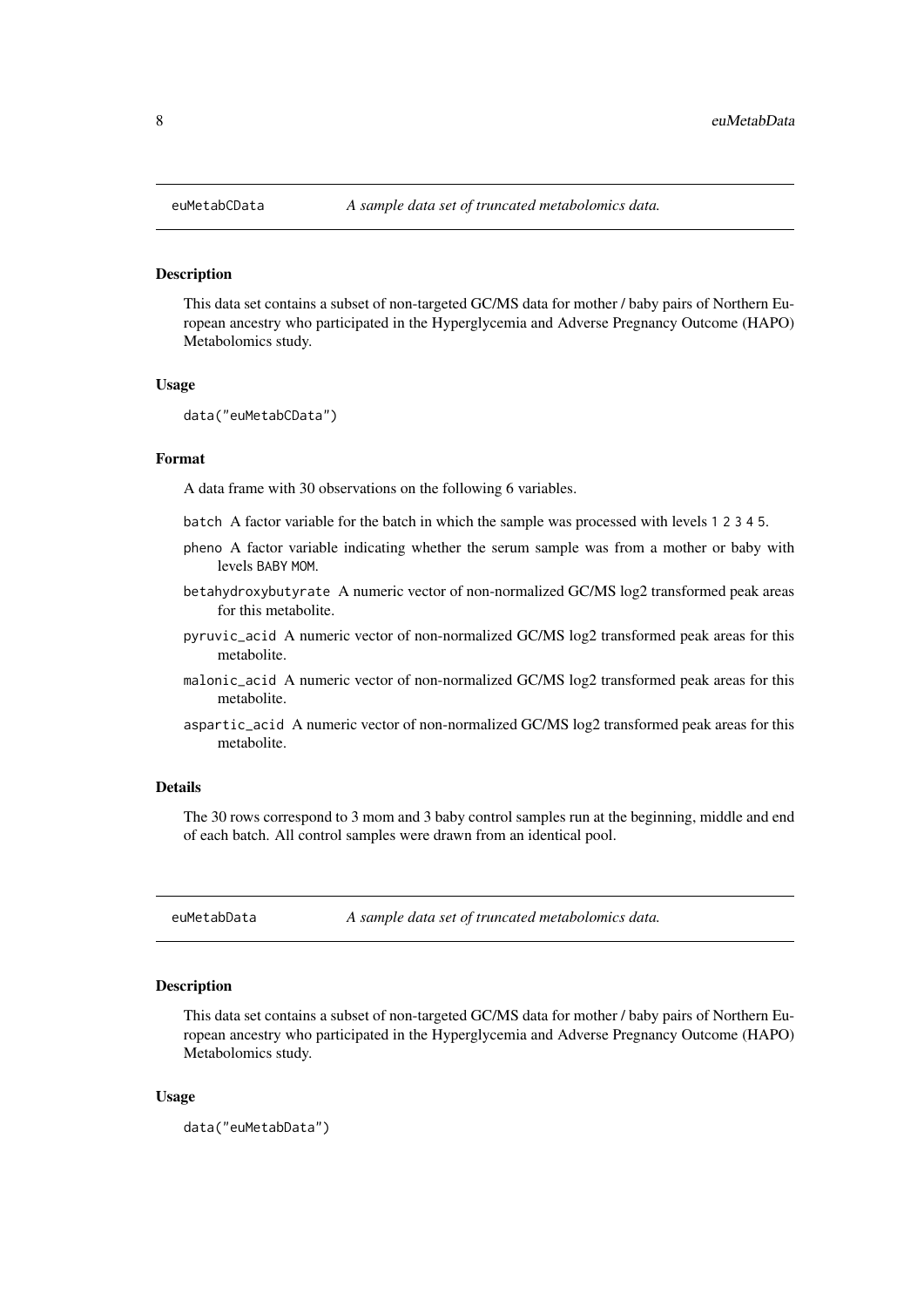#### <span id="page-8-0"></span>idMissingLevels 9

#### Format

A data frame with 120 observations on the following 6 variables.

batch A factor variable for the batch in which the sample was processed with levels 1 2 3 4 5.

- pheno A factor variable indicating whether the serum sample was from a mother or baby with levels BABY MOM.
- betahydroxybutyrate A numeric vector of non-normalized GC/MS log2 transformed peak areas for this metabolite.
- pyruvic\_acid A numeric vector of non-normalized GC/MS log2 transformed peak areas for this metabolite.
- malonic\_acid A numeric vector of non-normalized GC/MS log2 transformed peak areas for this metabolite.
- aspartic\_acid A numeric vector of non-normalized GC/MS log2 transformed peak areas for this metabolite.

#### Details

The 120 rows correspond to mother / baby sample triples of analytical interest. 24 of these samples were run in each batch. Row names ending in "\_mf" are for fasting maternal samples. Row names ending in "\_m1" are for maternal samples at 1-hour into an oral glucose tolerance test. Row names ending in " bc" are for samples of baby cord blood collected at birth.

| idMissingLevels | A function to determine the levels of a categorical variable with com- |
|-----------------|------------------------------------------------------------------------|
|                 | pletely missing outcome data.                                          |

#### Description

This function determines the levels of a categorical variable with completely missing outcome data.

#### Usage

```
idMissingLevels( yname, missing.levels.list, dataset)
```
#### Arguments

| yname               | A character string indicating the outcome variable, <i>i.e.</i> , a metabolite.                                                                                                                                                         |
|---------------------|-----------------------------------------------------------------------------------------------------------------------------------------------------------------------------------------------------------------------------------------|
| missing.levels.list |                                                                                                                                                                                                                                         |
|                     | A named list indicating whether categorical predictors in argument dataset have<br>levels where argument yname is completely missing. The names of the list ob-<br>jects should be metabolite names, and should include argument yname. |
| dataset             | A data frame containing the variables specified in yname and missing levels list.                                                                                                                                                       |

#### Value

Returns a list of the specific levels of the categorical variables included in missing.levels.list that are missing all values for the metabolite specified in yname.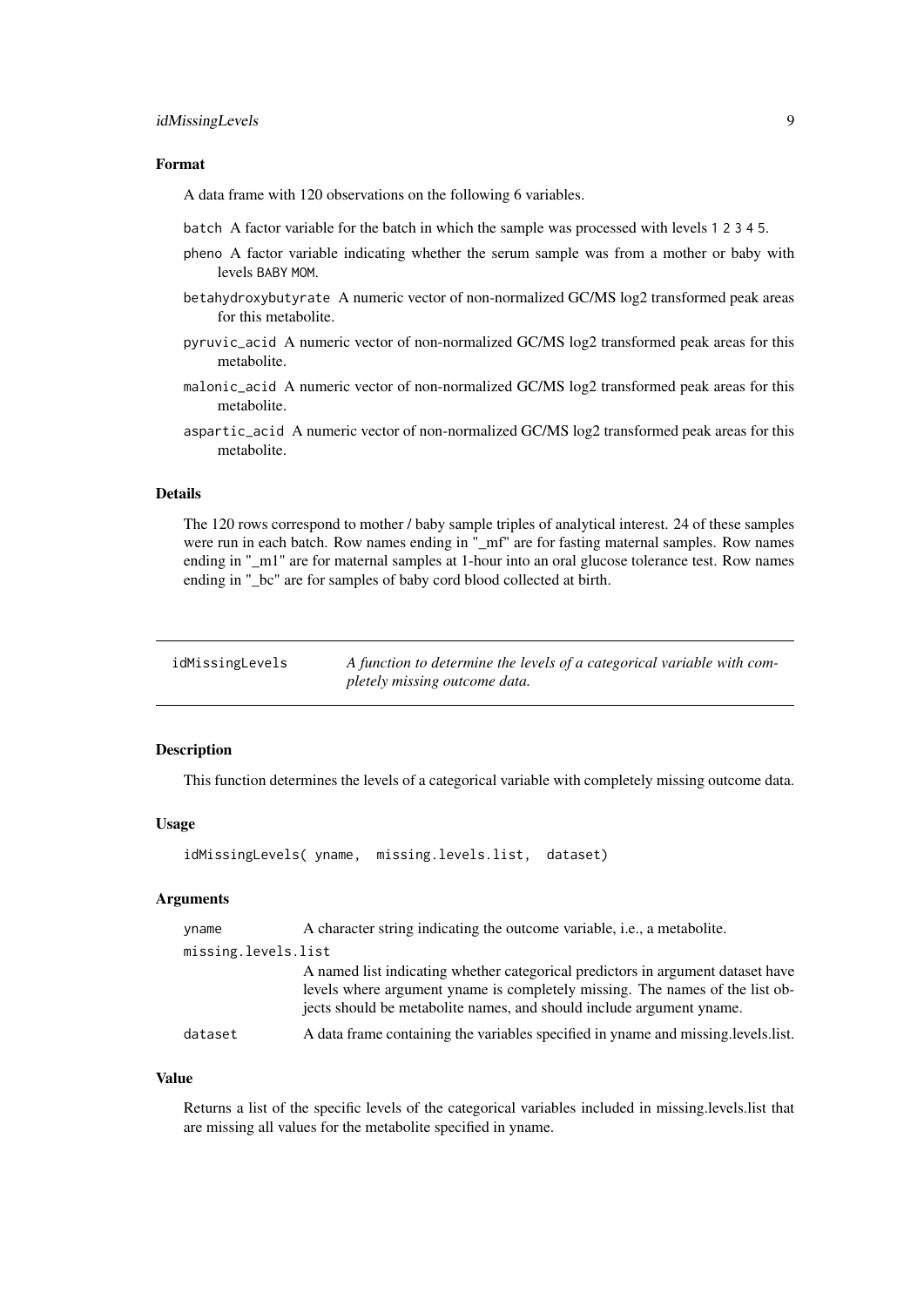<span id="page-9-0"></span>10 metabdata

#### Author(s)

Michael Nodzenski

#### Examples

```
#create example analysis data
data(euMetabCData)
example.data<-euMetabCData
example.data[example.data$batch==1, "aspartic_acid"]<-NA
#check to determine if aspartic acid values are entirely missing for
#any level of batch or pheno
missing.levels.check<-lapply( "aspartic_acid", anyMissingLevels, cat.vars=c("pheno", "batch"), dataset=examp
names(missing.levels.check)<-"aspartic_acid"
missing.levels.check
#find the specific missing level
idMissingLevels( "aspartic_acid", missing.levels.check, example.data)
```
metabdata *A sample data set of truncated metabolomics data*

#### **Description**

This data set contains log transformed metabolite levels and phenotype data of sample 115 of pregnant women. Metabolite levels are contained in columns 11-59, and missing values are indicated by NA. All metabolites included contain at least 5 missing values. Columns 1:10 represent phenotypic data.

#### Usage

data(metabdata)

#### Format

A data frame with 115 observations on the following 59 variables.

sample a numeric vector representing sample number.

- PHENO a factor representing high and low fasting blood glucose, with levels MomHighFPG MomLowFPG.
- age\_ogtt a numeric vector representing the woman's age in years when the oral glucose tolerance test was performed.
- age\_ogtt\_mc a numeric vector representing mean centered age\_ogtt.
- ga\_ogtt\_wks a numeric vector representing gestational age in weeks when the oral glucose tolerance test was performed.
- ga\_ogtt\_wks\_mc a numeric vector representing mean centered ga\_ogtt\_wks.
- FCg a factor representing field center where the data were collected with levels BCD E F P.

parity12 a numeric vector with 1 indicative of previous pregnancy and 0 otherwise.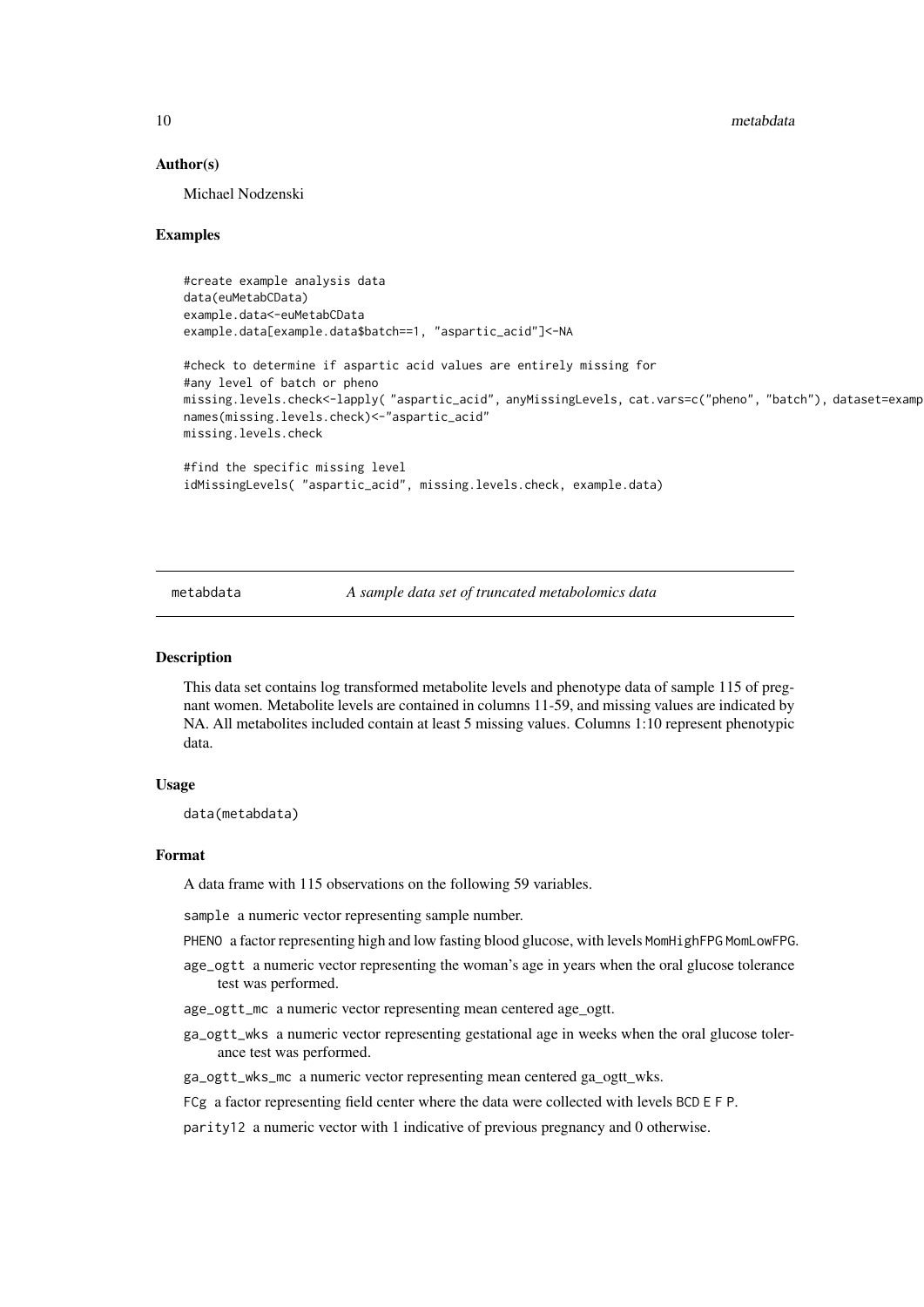#### metabdata 11

storageTimesYears a numeric vector representing the number of years the metabolite sample had been stored prior to assay.

storageTimesYears\_mc a numeric vector representing mean centered storageTimesYears. ketovaline a numeric vector representing log2 transformed metabolite abundance. alpha.ketoglutaric.acid a numeric vector representing log2 transformed metabolite abundance. ketoleucine a numeric vector representing log2 transformed metabolite abundance. acetoacetate a numeric vector representing log2 transformed metabolite abundance. aldohexose a numeric vector representing log2 transformed metabolite abundance. beta.alanine a numeric vector representing log2 transformed metabolite abundance. methylmalonic.acid a numeric vector representing log2 transformed metabolite abundance. creatinine a numeric vector representing log2 transformed metabolite abundance. hexuronic.acid a numeric vector representing log2 transformed metabolite abundance. ethanolamine a numeric vector representing log2 transformed metabolite abundance. glutamine a numeric vector representing log2 transformed metabolite abundance. glycolic.acid a numeric vector representing log2 transformed metabolite abundance. isoleucine a numeric vector representing log2 transformed metabolite abundance. malonic.acid a numeric vector representing log2 transformed metabolite abundance. ribose a numeric vector representing log2 transformed metabolite abundance. phenylalanine a numeric vector representing log2 transformed metabolite abundance. pyruvic.acid a numeric vector representing log2 transformed metabolite abundance. hexitol.1 a numeric vector representing log2 transformed metabolite abundance. lysine a numeric vector representing log2 transformed metabolite abundance. disaccharide.1 a numeric vector representing log2 transformed metabolite abundance. tyrosine a numeric vector representing log2 transformed metabolite abundance. leucine a numeric vector representing log2 transformed metabolite abundance. hexitol.2 a numeric vector representing log2 transformed metabolite abundance. disaccharide.2 a numeric vector representing log2 transformed metabolite abundance. ornithine a numeric vector representing log2 transformed metabolite abundance. disaccharide.3 a numeric vector representing log2 transformed metabolite abundance. beta.tocopherol a numeric vector representing log2 transformed metabolite abundance. hexitol.3 a numeric vector representing log2 transformed metabolite abundance. benzene.1.2.4.triol a numeric vector representing log2 transformed metabolite abundance. heptadecane a numeric vector representing log2 transformed metabolite abundance. nonadecane a numeric vector representing log2 transformed metabolite abundance. tetradecanedioic.acid a numeric vector representing log2 transformed metabolite abundance. pentadecanoic.acid a numeric vector representing log2 transformed metabolite abundance. undecane a numeric vector representing log2 transformed metabolite abundance. methyl.heptadecanoate a numeric vector representing log2 transformed metabolite abundance. hydrocarbon a numeric vector representing  $log 2$  transformed metabolite abundance. deoxyhexose a numeric vector representing log2 transformed metabolite abundance.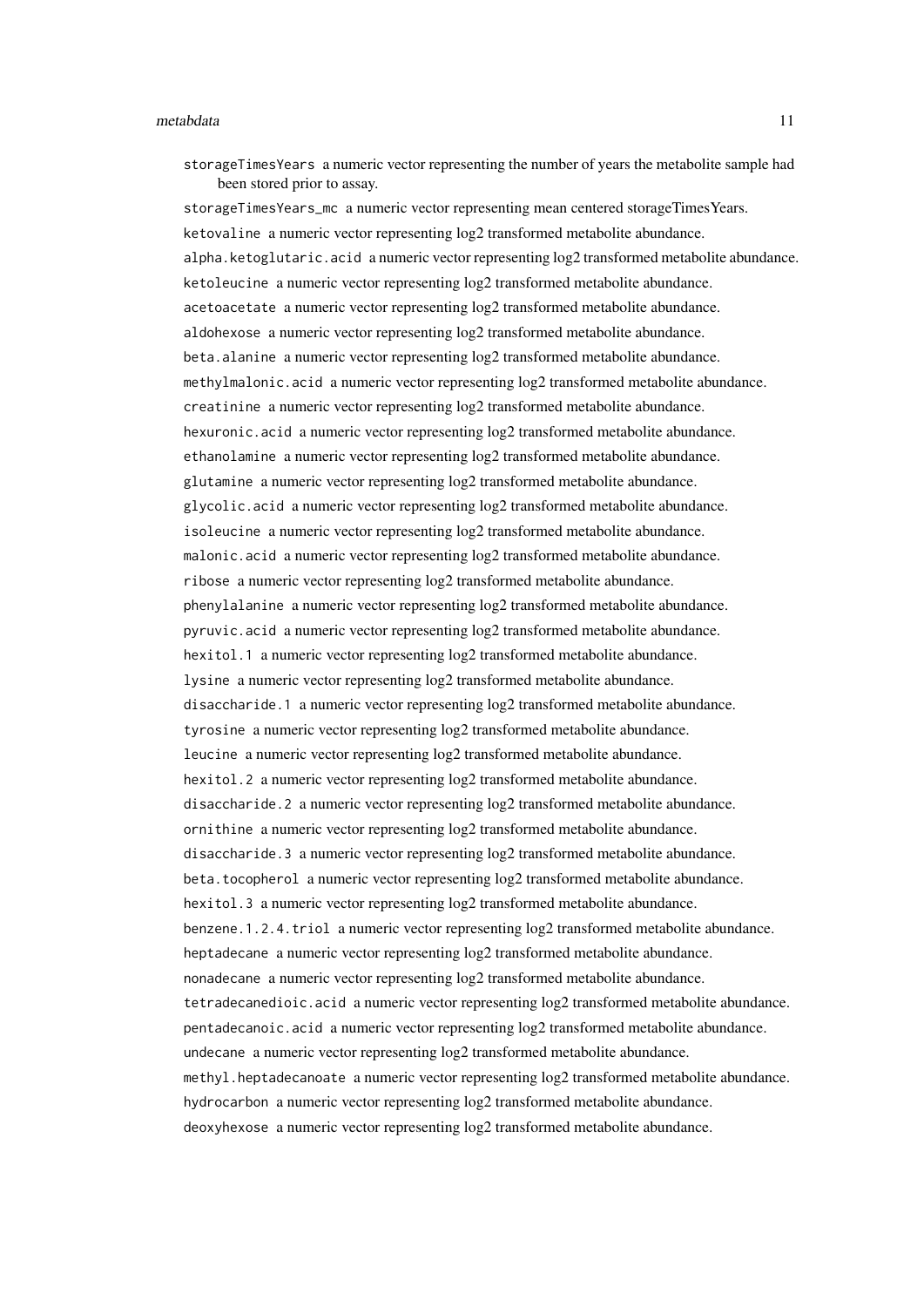<span id="page-11-0"></span>glucose a numeric vector representing log2 transformed metabolite abundance. pentose.sugar a numeric vector representing log2 transformed metabolite abundance. hexitol.4 a numeric vector representing log2 transformed metabolite abundance. beta.sitosterol a numeric vector representing log2 transformed metabolite abundance. X1.5.anhydroglucitol a numeric vector representing log2 transformed metabolite abundance. threonine a numeric vector representing log2 transformed metabolite abundance. proline a numeric vector representing log2 transformed metabolite abundance. campesterol a numeric vector representing log2 transformed metabolite abundance. X6.deoxy.glucose a numeric vector representing log2 transformed metabolite abundance. erythronic.acid a numeric vector representing log2 transformed metabolite abundance. methyl.myristate a numeric vector representing log2 transformed metabolite abundance. methyl.eicosanoate a numeric vector representing log2 transformed metabolite abundance.

#### Source

Scholtens DM, Muehlbauer MJ, Daya NR, Stevens RD, Dyer AR, Lowe LP, Metzger BE, Newgard CB, Bain JR, Lowe WL Jr; HAPO Study Cooperative Research Group. Metabolomics reveals broad-scale metabolic perturbations in hyperglycemic mothers during pregnancy. Diabetes Care. 2014 Jan; 37(1):158-66.

| metabplot | A function to plot metabolite abundance before and after normaliza- |
|-----------|---------------------------------------------------------------------|
|           | tion.                                                               |

#### Description

This function plots metabolite abundance before and after normalization.

#### Usage

metabplot(metab.name, batch="Batch", raw.obs.data=NULL, raw.cont.data=NULL, norm.obs.data=NULL, no

#### Arguments

| metab.name    | A character value indicating the name of the variable in the input data sets that<br>corresponds to metabolite abundance. If more than one data set is input, the<br>metab.name variable must be the same across all inputs. |
|---------------|------------------------------------------------------------------------------------------------------------------------------------------------------------------------------------------------------------------------------|
| batch         | A character value indicating the name of the variable in the input data sets that<br>corresponds to batch. If not specified, this argument defaults to "Batch".                                                              |
| raw.obs.data  | A data frame of raw (non-normalized) experimental sample metabolite abun-<br>dances and predictor variables. If input, this must include the variables specified<br>in metab.name, batch, and color.var.                     |
| raw.cont.data | A data frame of raw (non-normalized) quality control sample metabolite abun-<br>dances and predictor variables. If input, this must include the variables specified<br>in metab.name, batch, and color.var.                  |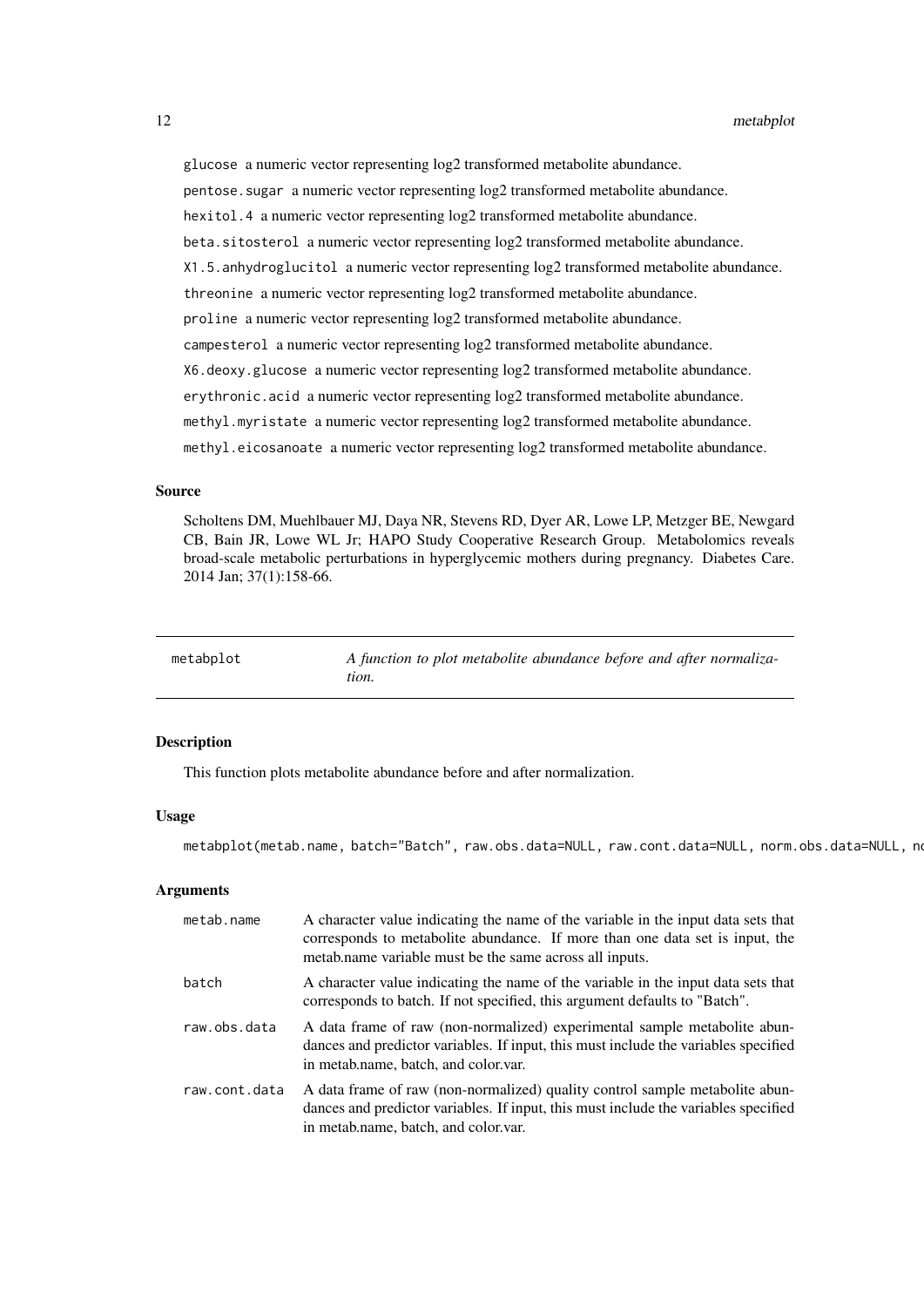- norm.obs.data A data frame or matrix of normalized experimental sample metabolite abundances output by function mixnorm. If raw.obs.data is specified, the variables specified in batch and color.var do not need to be included in this object, and it is assumed that the row order in norm.obs.data is identical to raw.obs.data. If raw.obs.data is not specified, then this object must contain the variables specified in batch and color.var.
- norm.cont.data A data frame or matrix of normalized quality control sample metabolite abundances output by function mixnorm. If raw.cont.data is specified, the variables specified in batch and color.var do not need to be included in this object, and it is assumed that the row order in norm.cont.data is identical to raw.obs.data. If raw.cont.data is not specified, then this object must contain the variables specified in batch and color.var.
- color.var A character value indicating the name of the variable that will be used to define the color and grouping of data points in output plots.

cont.outlier.sd.thresh

The number of standard deviations from the mean a point must be to be considered an outlier for the raw quality control data. If plotting data output by function mixnorm, this should match the value for argument qc.sd.outliers in mixnorm. This argument defaults to 2, which is the same as the default for qc.sd.outliers. These outlying points will be indicated in the plots as "Excluded Outlier", and represent data points that were not included in estimating batch and other technical effects during normalization.

#### norm.outlier.sd.thresh

The number of standard deviations from the mean a point must be to be considered an outlier for the normalized experimental data. This argument defaults to 4. These outlying points will be indicated in the plots as "Potential Outlier", and represent data points that remain outliers after normalization that the user may wish to remove before downstream analysis.

#### Details

This function aims to show a 4 panelled plot of quality control and experimental sample metabolite abundance data both before and after normalization wit h function mixnorm. However, it will produce a plot as long as at least one of raw.obs.data, raw.cont.data, norm.obs.data, or norm.cont.data is specified. The user may include as few as one or as many as all 4 of these arguments.

#### Value

Returns a graph of metabolite abudance.

#### Author(s)

Michael Nodzenski

#### References

Nodzenski M, Muehlbauer MJ, Bain JR, Reisetter AC, Lowe WL Jr, Scholtens DM. Metabomxtr: an R package for mixture-model analysis of non-targeted metabolomics data. Bioinformatics. 2014 Nov 15;30(22):3287-8.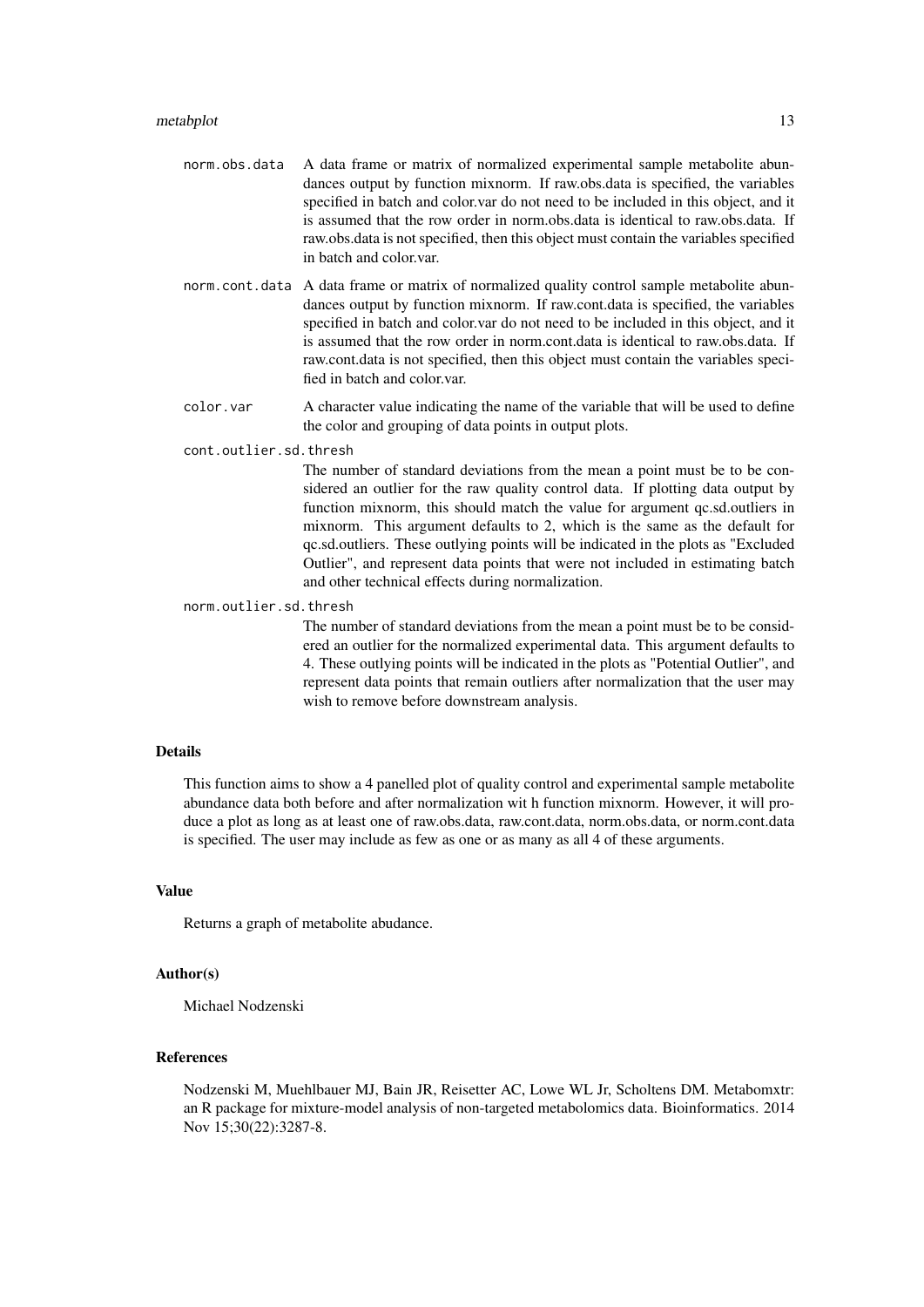14 mixnorm

#### Examples

```
data(euMetabCData)
data(euMetabData)
ynames <- c("betahydroxybutyrate","pyruvic_acid","malonic_acid","aspartic_acid")
#in this example, batch minima specified in batchTvals were calculated from the full data set for this experimen
euMetabNorm <- mixnorm(ynames,
                        batch="batch",
                        mxtrModel=~pheno+batch|pheno+batch,
                        batchTvals=c(10.76,11.51,11.36,10.31,11.90),
                        cData=euMetabCData,
                        data=euMetabData,
                        qc.sd.outliers=2)
 #plot results
metab.name.list<-names(euMetabNorm$obsNorm)
plot.list<-lapply(metab.name.list, metabplot, batch="batch", raw.obs.data=euMetabData, raw.cont.data=euMeta
  norm.cont.data=euMetabNorm$ctlNorm, color.var="pheno" )
plot.list[[1]]
```

| mixnorm | A function to perform per-metabolite batch normalization using a mix-<br>ture model with batch-specific thresholds and run order correction if |
|---------|------------------------------------------------------------------------------------------------------------------------------------------------|
|         | desired.                                                                                                                                       |

#### Description

This function performs per-metabolite batch normalization using a mixture model with batchspecific thresholds and run order correction if desired.

#### Usage

mixnorm(ynames, batch = "Batch", mxtrModel=NULL, cData, data, batchTvals = NULL, removeCorrection=N

#### Arguments

| ynames    | A character vector of the mixture model outcome names, e.g. metabolites. If<br>the input data object is a matrix or data frame, these should be column names. If<br>the input data object is an expression set, these should be row names. Response<br>variables should have a normal or lognormal distribution. If lognormal, log trans-<br>formed variables should be input. Missing values should be denoted by NA.                                                                                                                                                                                                                      |
|-----------|---------------------------------------------------------------------------------------------------------------------------------------------------------------------------------------------------------------------------------------------------------------------------------------------------------------------------------------------------------------------------------------------------------------------------------------------------------------------------------------------------------------------------------------------------------------------------------------------------------------------------------------------|
| batch     | A character value indicating the name of the variable in cData and data that<br>indicates batch. If not specified, this argument defaults to "Batch"'.                                                                                                                                                                                                                                                                                                                                                                                                                                                                                      |
| mxtrModel | A formula of the form $-x1+x2z1+z2$ , where x's are the names of covariates<br>included in the discrete portion of the model and z's are names of covariates<br>included in the continuous portion. The covariate names must be the same for<br>cData and data. The default model includes a variable specified in argument<br>'batch' for both discrete and continuous model components. If manually speci-<br>fied, mixture models must include at minimum batch in both the continuous and<br>discrete portions. Models with covariates containing missing values will not<br>run. See documentation for mxtrmod for additional details. |

<span id="page-13-0"></span>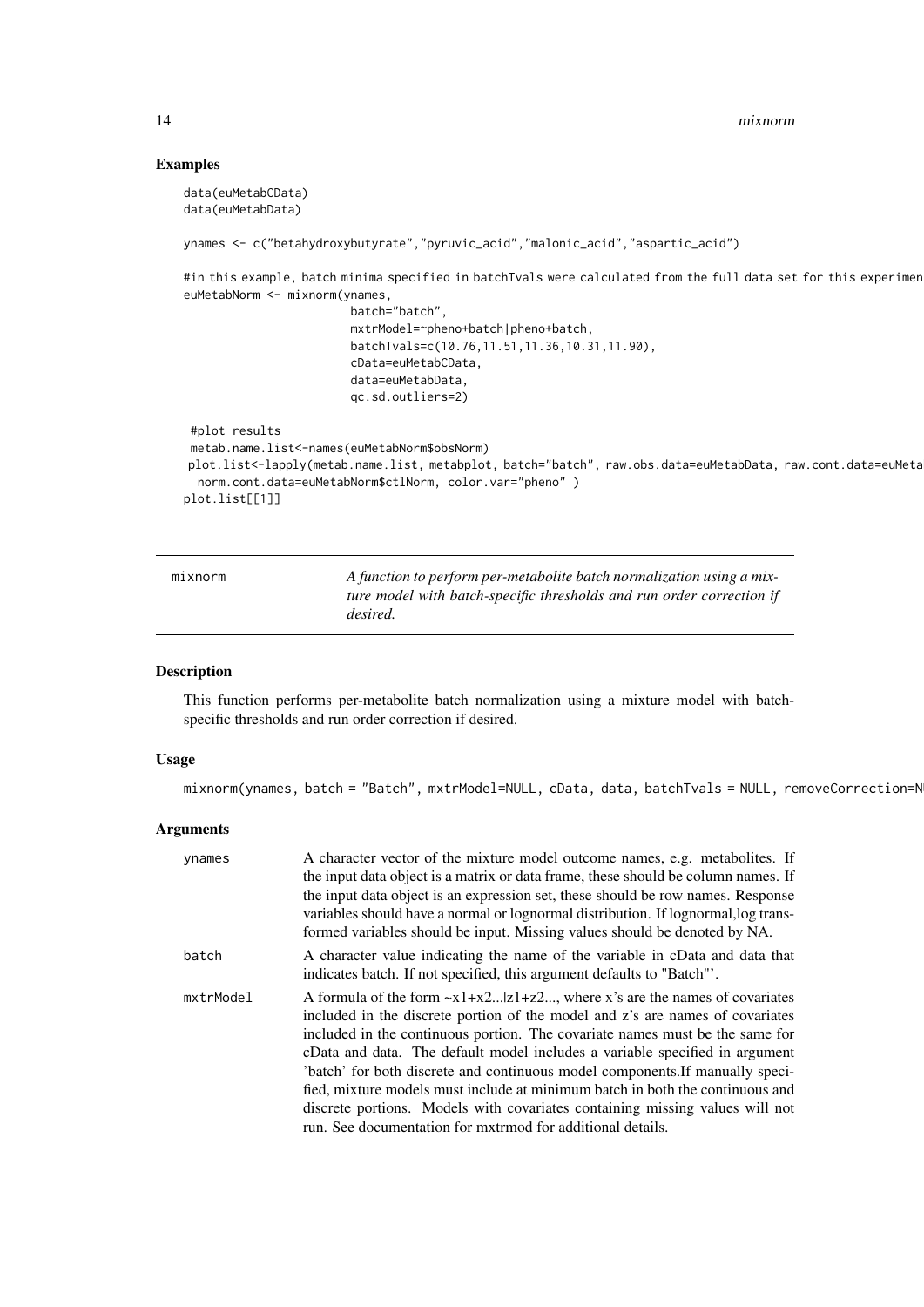| cData            | The input data object of control data to estimate normalization parameters. Ma-<br>trices, data frames, and expression sets are acceptable classes. If a data frame or<br>matrix, rows are subjects and columns are metabolites or outcomes.                                                                                                                                                                                                                                                                                                                                                                                                                                                                                                                                                                                                                                                                                                                                                                                                                                    |
|------------------|---------------------------------------------------------------------------------------------------------------------------------------------------------------------------------------------------------------------------------------------------------------------------------------------------------------------------------------------------------------------------------------------------------------------------------------------------------------------------------------------------------------------------------------------------------------------------------------------------------------------------------------------------------------------------------------------------------------------------------------------------------------------------------------------------------------------------------------------------------------------------------------------------------------------------------------------------------------------------------------------------------------------------------------------------------------------------------|
| data             | The input data object for observed values to be normalized (i.e. not controls).<br>Matrices, data frames, and expression sets are acceptable classes. If a data frame<br>or matrix, rows are subjects and columns are metabolites or outcomes.                                                                                                                                                                                                                                                                                                                                                                                                                                                                                                                                                                                                                                                                                                                                                                                                                                  |
| batchTvals       | A vector of thresholds below which continuous variables are not observable. If<br>specifying this argument, it must be the length of the unique levels of batch, with<br>the thresholds in the same order that batch levels appear in cData. For instance, if<br>there are 5 batches in cData, and they appear in order from 1 to 5, then argument<br>batchTvals would need to be a numeric vector of length 5 with batch specific<br>thresholds specified in that order. The default is the minimum across all response<br>variables (metabolites) for each batch. ***Note that this default behavior may<br>yield different normalization results for the same metabolite depending on the<br>other metabolites entered as part of argument ynames. This should not be a<br>concern if using all metabolite names as part of the ynames argument***. If<br>running normalization on a subset of the full list of metabolites, to get the same<br>results as the full set, the user should manually enter the minimum observed<br>abundance across metabolites for each batch. |
| removeCorrection |                                                                                                                                                                                                                                                                                                                                                                                                                                                                                                                                                                                                                                                                                                                                                                                                                                                                                                                                                                                                                                                                                 |
|                  | A character vector of variable names from mxtrModel whose effects should be<br>estimated, but not subtracted from the non-normalized data. This parameter may<br>be useful when data sets contain control samples of different types, for instance<br>mothers and babies. In those instances, sample type may be an important covari-<br>ate with respect to accurately estimating batch effects, necessitating inclusion in<br>the mixture model, but it may not be of interest to actually subtract the estimated<br>sample effect from the non-normalized data. If not specified, all estimated ef-<br>fects from the mixture model will be subtracted from the non-normalized data.                                                                                                                                                                                                                                                                                                                                                                                         |
| nNA              | The minimum number of unobserved values needed to be present for the discrete<br>portion of the model likelihood to be calculated. Models for variables with fewer<br>than nNA missing values will include only the continuous portion. The default<br>value is 5.                                                                                                                                                                                                                                                                                                                                                                                                                                                                                                                                                                                                                                                                                                                                                                                                              |
| minProp          | The minimum proportion of non-missing data in the response variable necessary<br>to run the model. The default value is 0.2. Models will not be run if more than<br>80% of response variable values are missing.                                                                                                                                                                                                                                                                                                                                                                                                                                                                                                                                                                                                                                                                                                                                                                                                                                                                |
| method           | The method used to optimize the parameter estimates of the mixture model.<br>"BFGS" is the default method. Other options are documented in the manual for<br>the function 'optimx' in package optimx.                                                                                                                                                                                                                                                                                                                                                                                                                                                                                                                                                                                                                                                                                                                                                                                                                                                                           |
| gc.sd.outliers   | The maximum number of standard deviations from the mean that should be con-<br>sidered non-outlying metabolite abundance values for the control data. Metabo-<br>lite abundances greater than this will be removed from modeling batch effects to<br>avoid having outliers unduly influence normalization parameters. This defaults<br>to 2 standard deviations from the mean. To not exclude outliers, enter Inf for<br>this argument.                                                                                                                                                                                                                                                                                                                                                                                                                                                                                                                                                                                                                                         |

#### Details

This function adapts the mxtrmod function in a normalization context in which aliquots from one or more control samples are run with each batch in a series of non-targeted metabolomics assays. The function accepts a data frame of log2 peak areas from control samples and a separate data frame of log2 peak areas from samples of analytical interest.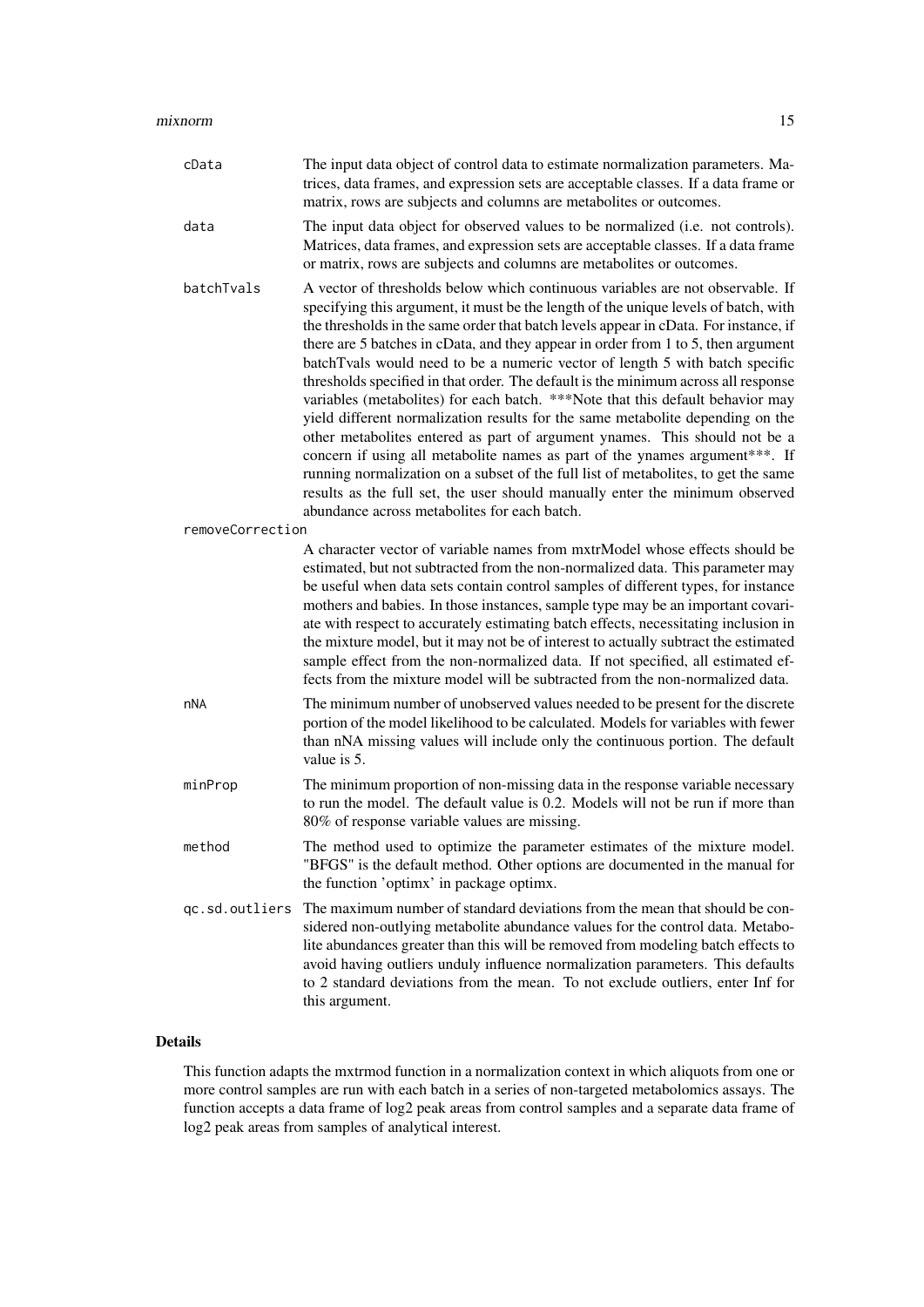#### Value

Returns a list with the following components:

| normParamsZ | A data frame of the per-metabolite parameter estimates from the mixture model                                                                                  |
|-------------|----------------------------------------------------------------------------------------------------------------------------------------------------------------|
|             | that are subtracted from the observed values to created the normalized data set.                                                                               |
|             | If a parameter estimated is NA, that parameter level was used as the reference.                                                                                |
|             | This occurs when the outcome (metabolite) values are completely missing for a                                                                                  |
|             | particular level of a categorical variable, and the specific missing level can be                                                                              |
|             | found in the conv element of the function outcome.                                                                                                             |
| ctlNorm     | A data frame of normalized values for the control samples. Observations that<br>were NA in the input data will remain NA, but observations considered outliers |
|             | based on argument qc.sd.outliers will not be normalized and instead coded as                                                                                   |
|             | Inf.                                                                                                                                                           |

- obsNorm A data frame of normalized values for the samples of analytical interest. Observations that were NA in the input data will remain NA, but observations that could not be normalized due to too much missing quality control data, or too many outlying values in the quality control data, will not be normalized and instead coded Inf. This may occur if there is not enough data to estimated a specific batch effect (i.e., the effect of one out of 5 batches could not be estimated) or if there is not enough data to estimate the effect of a categorical predictor (i.e., if there is only QC data present for maternal samples, we can't estimate the effect relative to baby samples).
- conv A data frame indicating whether models converged (indicated by a 0). This also indicates whether any categorical predictor levels were not modeled, and whether any categorical predictors were omitted from the model entirely. Specific levels of categorical predictors will be excluded from models when quality control metabolite data are entirely missing for that level. These variables and corresponding levels are reported in column "predictors missing levels". Categorical variables will be completely removed from models when quality control metabolite values are missing entirely or present for only one level of a categorical variable. These omitted variables are reported in column "excluded\_predictors". Both columns indicate variables, or specific levels of variables, whose effects could not be accounted for in normalization. Normalized values will therefore not be output for metabolites with these warnings. For example, if metabolites were assayed in 20 total batches, and quality control data were completely missing for batch 2, the effect of batch 2 cannot be estimated but the effects of the other 19 batches can and will be estimated. In the normalized data, non-missing metabolite values in batch 2 will be re-coded as Inf, but the correction will be made for the remaining batches. If columns predictors\_missing\_levels and excluded\_predictors are not present, then no exclusions were made.

#### Author(s)

Denise Scholtens, Michael Nodzenski, Anna Reisetter

#### References

Moulton LH, Halsey NA. A mixture model with detection limits for regression analyses of antibody response to vaccine. Biometrics. 1995 Dec;51(4):1570-8. Nodzenski M, Muehlbauer MJ, Bain JR, Reisetter AC, Lowe WL Jr, Scholtens DM. Metabomxtr: an R package for mixture-model analysis of non-targeted metabolomics data. Bioinformatics. 2014 Nov 15;30(22):3287-8. Reisetter AC,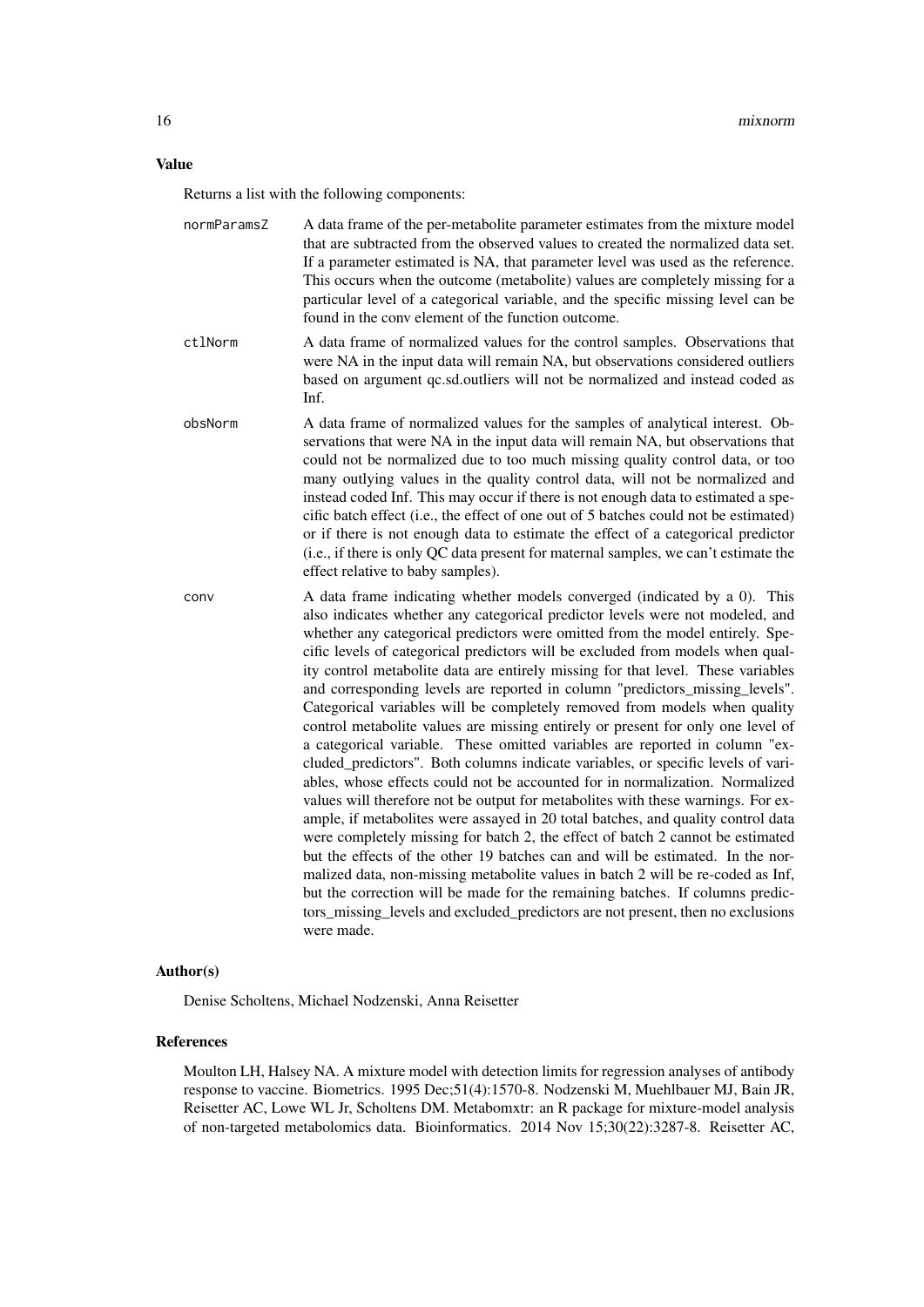#### <span id="page-16-0"></span>mxtrmod and the contract of the contract of the contract of the contract of the contract of the contract of the contract of the contract of the contract of the contract of the contract of the contract of the contract of th

Muehlbauer MJ, Bain JR, Nodzenski M, Stevens RD, Ilkayeva O, Metzger BE, Newgard CB, Lowe WL Jr, Scholtens DM. Mixture model normalization for non-targeted gas chromatography/mass spectrometry metabolomics data. BMC Bioinformatics. 2017 Feb 2;18(1):84.

#### Examples

```
data(euMetabCData)
 data(euMetabData)
 ynames <- c("betahydroxybutyrate","pyruvic_acid","malonic_acid","aspartic_acid")
 #in this example, batch minima specified in batchTvals were calculated from the full data set for this experimen
 euMetabNorm <- mixnorm(ynames,
                         batch="batch",
                         mxtrModel=~pheno+batch|pheno+batch,
                         batchTvals=c(10.76,11.51,11.36,10.31,11.90),
                         cData=euMetabCData,
                         data=euMetabData)
mxtrmod A function to return optimized parameter estimates and the negative
                         log-likelihood of mixture models for truncated normal or lognormal
                         data
```
#### Description

This function returns optimized parameter estimates and the negative log-likelihood of mixture models for truncated normal or lognormal data, via call to function runMxtrmod, after properly accounting for factor variable predictors with entirely missing outcome data.

#### Usage

mxtrmod(ynames, mxtrModel, Tvals=NULL, nNA=5, minProp=0.2, method="BFGS", data, fullModel=NULL, rem

#### Arguments

| ynames    | A character vector of the mixture model outcome names, e.g. metabolites. If<br>the input data object is a matrix or data frame, these should be column names.<br>If the input data object is an expression set, these should be row names. Re-<br>sponse variables should have normal or lognormal distributions. If lognormal,<br>log transformed variables should be input. Missing values should be denoted by<br>NA. |
|-----------|--------------------------------------------------------------------------------------------------------------------------------------------------------------------------------------------------------------------------------------------------------------------------------------------------------------------------------------------------------------------------------------------------------------------------|
| mxtrModel | A formula of the form $-x1+x2z1+z2$ , where x's are the names of covariates<br>included in the discrete portion of the model and z's are names of covariates<br>included in the continuous portion. For intercept only models, enter 1 instead of<br>covariate names on the appropriate side of the l.                                                                                                                   |
| Tvals     | A vector of thresholds below which continuous variables are not observable. By<br>default, this parameter will be set to the minimum of the response variable.                                                                                                                                                                                                                                                           |
| nNA       | The minimum number of unobserved values needed to be present for the discrete<br>portion of the model likelihood to be calculated. Models for variables with fewer<br>than nNA missing values will include only the continuous portion. The default<br>value is 5.                                                                                                                                                       |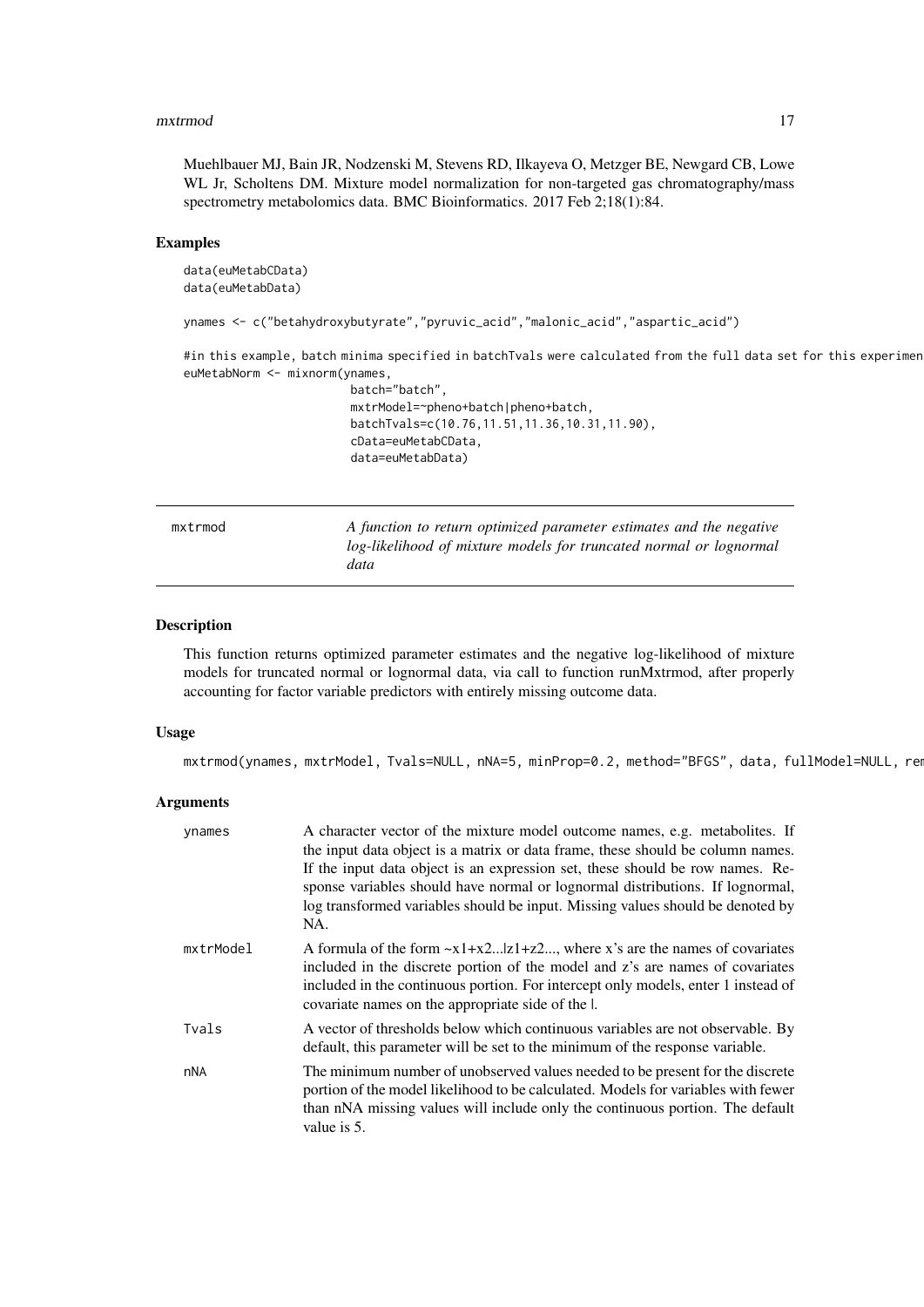| minProp           | The minimum proportion of non-missing data in the response variable necessary<br>to run the model. The default value is 0.2. Models will not be run if more than<br>80% of response variable values are missing.                                                                                                                            |
|-------------------|---------------------------------------------------------------------------------------------------------------------------------------------------------------------------------------------------------------------------------------------------------------------------------------------------------------------------------------------|
| method            | The method used to optimize the parameter estimates of the mixture model.<br>"BFGS" is the default method. Other options are documented in the manual for<br>the function 'optimx' in package optimx.                                                                                                                                       |
| data              | The input data object. Matrices, data frames, and expression sets are all ac-<br>ceptable classes. If a data frame or matrix, rows are subjects and columns are<br>metabolites or outcomes.                                                                                                                                                 |
| fullModel         | A formula of the form $\sim x1+x2 z1+z2$ , where x's are the names of covariates<br>included in the discrete portion of the full model and z's are names of covariates<br>included in the continuous portion. Input if the mxtrModel parameter represents<br>a reduced model.                                                               |
| remove.outlier.sd |                                                                                                                                                                                                                                                                                                                                             |
|                   | The maximum number of standard deviations from the mean that should be<br>considered non-outlying metabolite abundance values. Metabolite abundances<br>greater than this will be removed from modeling to avoid having outliers unduly<br>influence model parameters. This defaults to NULL, meaning all data will be<br>used in modeling. |

#### Value

Returns a data frame containing optimized estimates for all parameters in the mixture model, the negative log likelihood of the model, the optimization method used, the total number of observations used, whether the algorithm converged, whether any categorical predictor levels were not modeled, and whether any categorical predictors were omitted from the model entirely. Specific levels of categorical predictors will be excluded from models when metabolite data are entirely missing for that level. These variables and corresponding levels are reported in column "predictors\_missing\_levels". Categorical variables will be completely removed from models when metabolite values are missing entirely or present for only one level of the categorical variable. These omitted variables are reported in column "excluded\_predictors". If those columns are not present in the output, no predictor exclusions occured.

#### Note

This function may generate warning messages about production of NaNs, but the function is still operating normally.

#### Author(s)

Michael Nodzenski, Anna Reisetter, Denise Scholtens

#### References

Moulton LH, Halsey NA. A mixture model with detection limits for regression analyses of antibody response to vaccine. Biometrics. 1995 Dec;51(4):1570-8. Nodzenski M, Muehlbauer MJ, Bain JR, Reisetter AC, Lowe WL Jr, Scholtens DM. Metabomxtr: an R package for mixture-model analysis of non-targeted metabolomics data. Bioinformatics. 2014 Nov 15;30(22):3287-8.

#### Examples

```
#Create sample data frame
set.seed(123)
```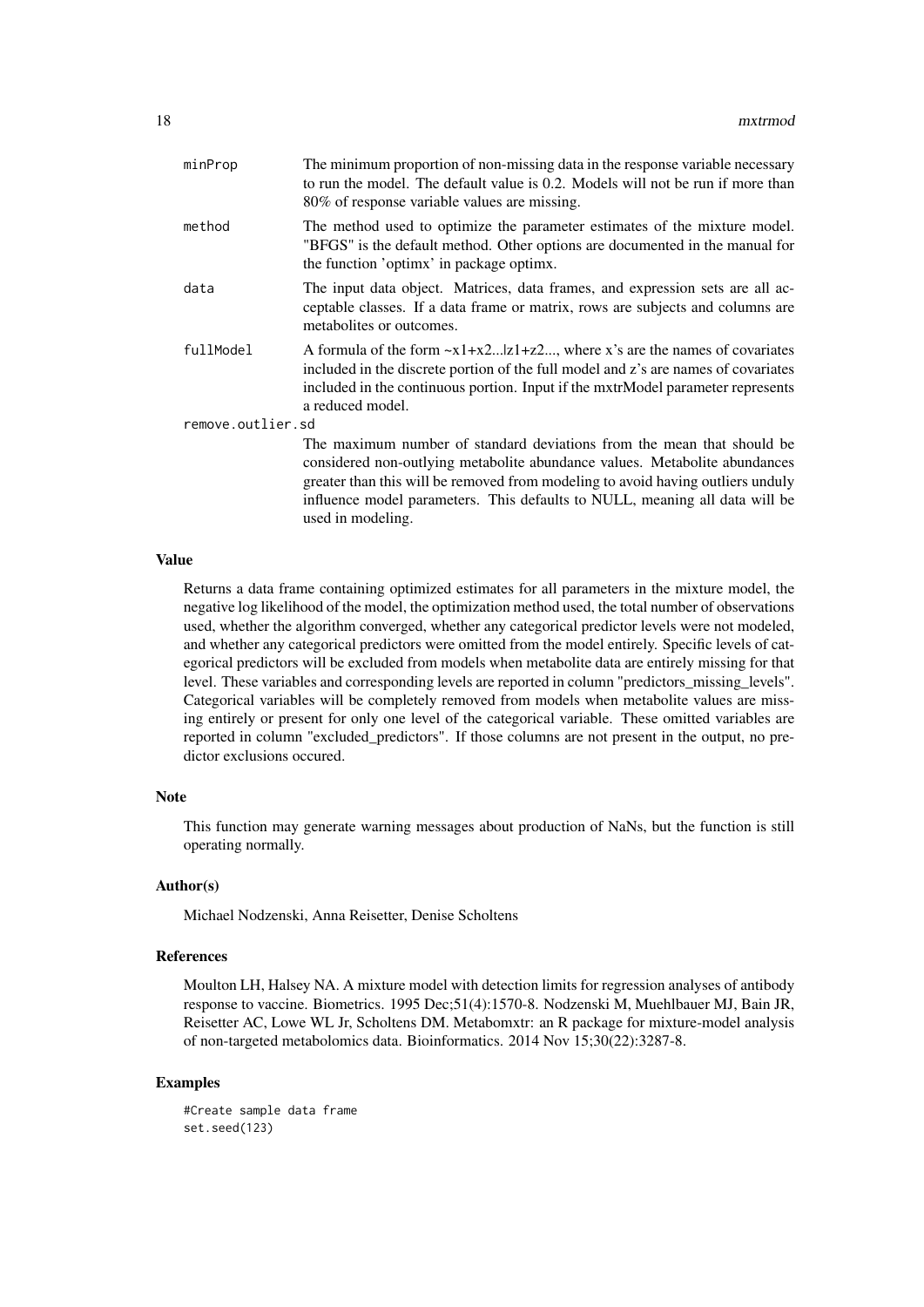#### <span id="page-18-0"></span>mxtrmodLL 19

```
yvar<-rlnorm(200)
these<-sample(1:100,20)
yvar[these]<-NA
logyvar<-log(yvar)
y2var<-rlnorm(200)
those<-sample(1:200,25)
y2var[those]<-NA
logy2var<-log(y2var)
pred1<-sample(0:1,200,replace=TRUE)
pred2<-sample(1:10,200,replace=TRUE)
pred3<-sample(0:1,200,replace=TRUE)
pred3miss<-sample(1:200,50)
pred3[pred3miss]<-NA
testdata<-data.frame(cbind(yvar,y2var,logyvar,logy2var,pred1,pred2,pred3))
#Get the names of the response variables
ynames<-names(testdata)[3:4]
#Run a mixture model on each response variable
mod<-~pred1+pred2+pred3|pred1+pred2+pred3
mxtrmod(ynames=ynames,mxtrModel=mod,data=testdata)
#Create example expression set
#Specify the response variables
exprsobs<-t(testdata[,3:4])
#Specify the phenotype data
exprspheno<-testdata[,5:7]
#make phenotype data an annotated data frame
phenoData <- new("AnnotatedDataFrame",data=exprspheno)
#combine into example expression set
testexpr<-ExpressionSet(assayData=exprsobs,phenoData=phenoData)
#Get the names of the response variables
ynames<-rownames(exprs(testexpr))
#Run the mixture model on each response variable
mxtrmod(ynames=ynames,mxtrModel=mod,data=testexpr)
#Load the data set from the package
data(metabdata)
#Select the response variables
ynames<-names(metabdata)[11:17]
#Run the mixture models
mod2<-~PHENO|PHENO+age_ogtt_mc+parity12+ga_ogtt_wks_mc
mxtrmod(ynames,mxtrModel=mod2,data=metabdata)
```
mxtrmodLL *A function to return the negative log-likelihood of mixture models of truncated, normal or lognormal data*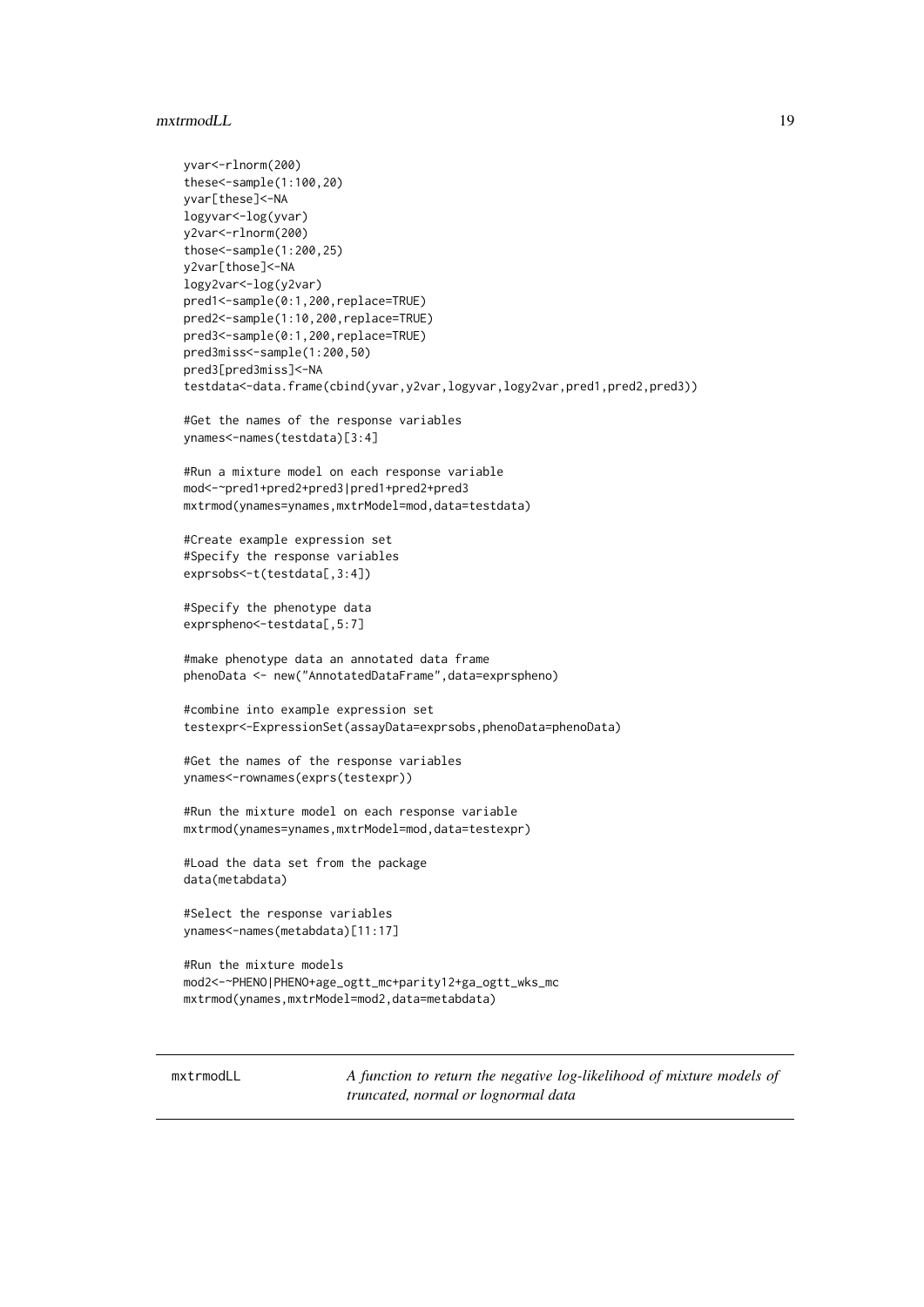This function returns the negative log-likelihood of the specified mixture model.

#### Usage

```
mxtrmodLL(params, obsY, xVars, zVars, Tvals, includeDiscrete)
```
#### Arguments

| params                   | A vector of parameter estimates for all paramters in the mixture model.                                                                                                                                                        |
|--------------------------|--------------------------------------------------------------------------------------------------------------------------------------------------------------------------------------------------------------------------------|
| obsY                     | A vector containing the response variable, which must be normally or log nor-<br>mally distributed. If lognormal, log transformed Y's should be input as the<br>response variable. Missing Y values should be indicated by NA. |
| xVars                    | The design matrix for the covariates included in the discrete portion of the<br>model.                                                                                                                                         |
| zVars                    | The design matrix for the covariates included in the continuous portion of the<br>model.                                                                                                                                       |
| Tvals<br>includeDiscrete | A vector of thresholds below which continuous variables are not observable.                                                                                                                                                    |
|                          | A logical indicator for whether or not to include the discrete portion of the<br>model.                                                                                                                                        |

#### Value

Returns the negative log-likelihood of the specified mixture model.

#### Author(s)

Michael Nodzenski, Anna Reisetter, Denise Scholtens

#### References

Moulton LH, Halsey NA. A mixture model with detection limits for regression analyses of antibody response to vaccine. Biometrics. 1995 Dec;51(4):1570-8.

#### Examples

```
#Create sample data
set.seed(123)
yvar<-rlnorm(200)
these<-sample(1:100,20)
yvar[these]<-NA
logyvar<-log(yvar)
y2var<-rlnorm(200)
those<-sample(1:200,25)
y2var[those]<-NA
logy2var<-log(y2var)
pred1<-sample(0:1,200,replace=TRUE)
pred2<-sample(1:10,200,replace=TRUE)
testdata<-data.frame(cbind(yvar,y2var,logyvar,logy2var,pred1,pred2))
#Create a vector of starting values for the function
```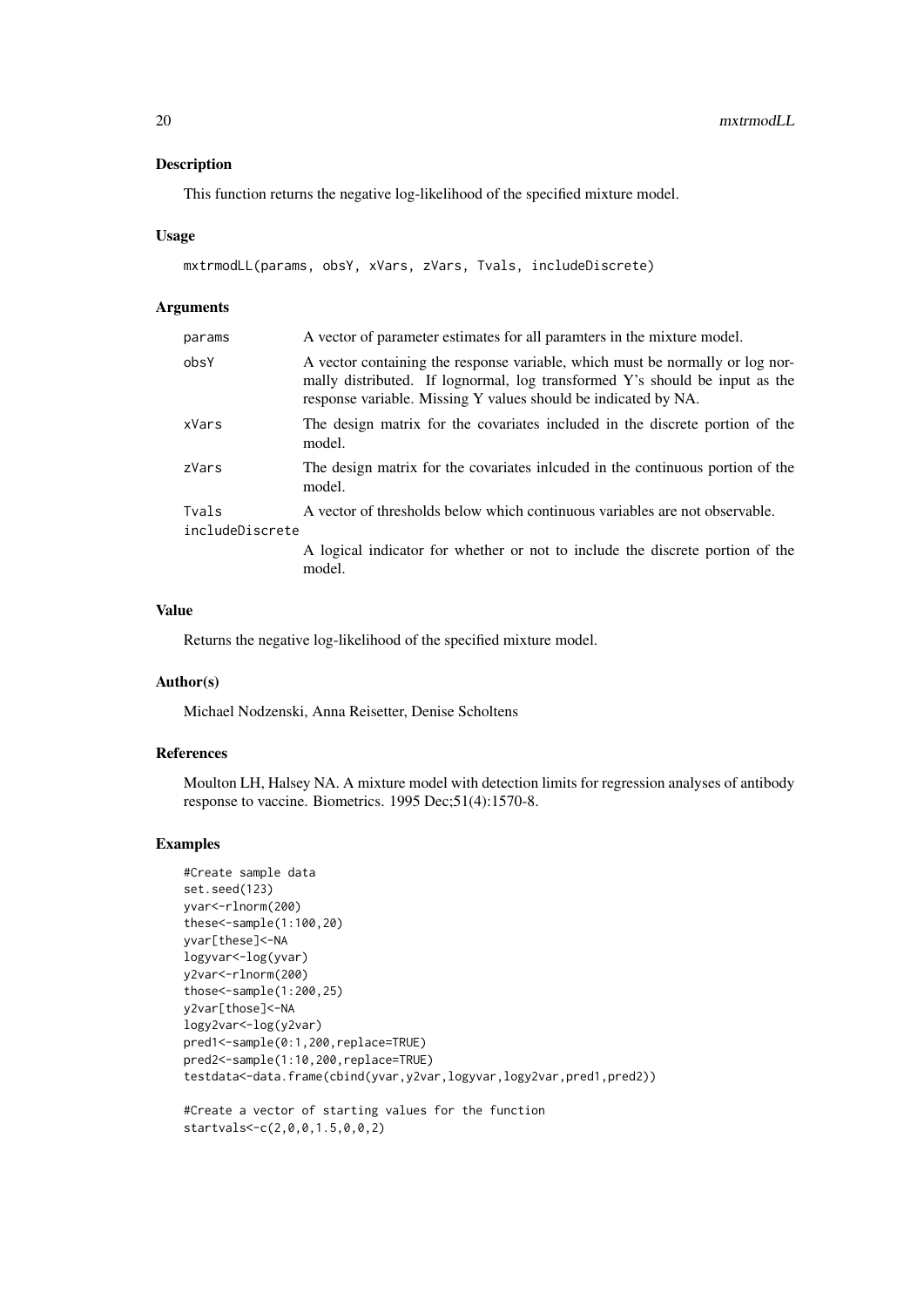```
#Create a vector of response variables
obsY<-testdata$logyvar
#Create the design matrix for the discrete portion of the model
xVars<-model.matrix(~pred1+pred2,data=testdata)
#Create the design matrix for the continuous portion of the model
zVars<-model.matrix(~pred1+pred2,data=testdata)
#Create the Tvals vector
Tvals<-rep(min(obsY,na.rm=TRUE),length(obsY))
#Determine if the discrete portion should be inlcuded in the model
includeDiscrete<-sum(is.na(obsY))>5
#Calculate the negative log-likelihood
mxtrmodLL(params=startvals,obsY=obsY,xVars=xVars,zVars=zVars,Tvals=Tvals,
          includeDiscrete=includeDiscrete)
```
mxtrmodLRT A function to run likelihood ratio tests on full vs. reduced mixture *models*

#### Description

This function runs likelihood ratio tests on full vs. reduced mixture models. Input arguments are data frame outputs from the mxtrmod function.

#### Usage

```
mxtrmodLRT(fullmod, redmod, adj = NULL)
```
#### Arguments

| fullmod | The output data frame from the mxtrmod function on the full mixture model.                                                                                                                                   |
|---------|--------------------------------------------------------------------------------------------------------------------------------------------------------------------------------------------------------------|
| redmod  | The output data frame from the mxtrmod function on the reduced mixture model.                                                                                                                                |
| adi     | The adjustment method for multiple comparisons. The default is set to NULL.<br>Options for adjustment methods are described in the documentation for the func-<br>tion mt.rawp2adjp in the multtest package. |

#### Value

A data frame containing the response variables (i.e. metabolites), negative log likelihoods of full and reduced models, chi square statistics, degrees of freedom, p-values, and, if requested, adjusted p-values.

#### Author(s)

Michael Nodzenski, Anna Reisetter, Denise Scholtens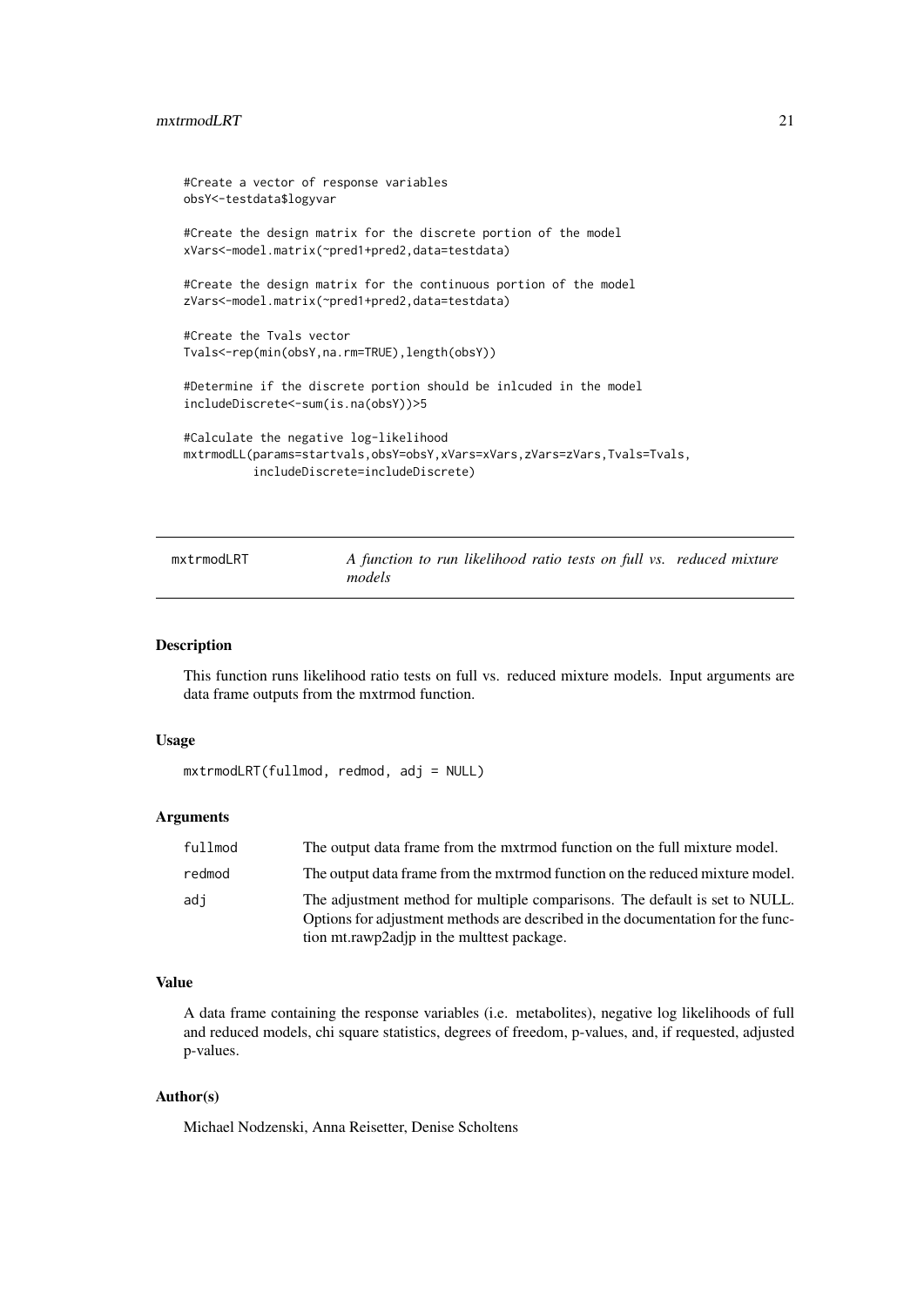#### <span id="page-21-0"></span>References

Moulton LH, Halsey NA. A mixture model with detection limits for regression analyses of antibody response to vaccine. Biometrics. 1995 Dec;51(4):1570-8.

#### Examples

```
#Create sample data
set.seed(123)
yvar<-rlnorm(200)
these<-sample(1:100,20)
yvar[these]<-NA
logyvar<-log(yvar)
y2var<-rlnorm(200)
those<-sample(1:200,25)
y2var[those]<-NA
logy2var<-log(y2var)
pred1<-sample(0:1,200,replace=TRUE)
pred2<-sample(1:10,200,replace=TRUE)
pred3<-sample(0:1,200,replace=TRUE)
pred3miss<-sample(1:200,50)
pred3[pred3miss]<-NA
testdata<-data.frame(cbind(yvar,y2var,logyvar,logy2var,pred1,pred2,pred3))
#Get the names of the response variables
ynames<-names(testdata)[3:4]
#Run a full mixture model on each response variable
fullMod<-~pred1+pred2+pred3|pred1+pred2+pred3
fullModRes<-mxtrmod(ynames=ynames,mxtrModel=fullMod,data=testdata)
fullModRes
#Run a reduced mixture model on each response variable
redMod<-~pred2|pred2
redModRes<-mxtrmod(ynames=ynames,mxtrModel=redMod,data=testdata,fullModel=fullMod)
redModRes
#Compare models using likelihood ratio test
mxtrmodLRT(fullModRes,redModRes)
```

| mxtrmodstart | A function to generate starting parameter estimates for the optimiza- |
|--------------|-----------------------------------------------------------------------|
|              | tion of mixture model parameters                                      |

#### Description

This function returns starting parameter estimates for the optimization of the mixture model parameters. The intercept of the continuous portion is set to the mean of the observed responses and the intercept of the discrete portion is set to the log odds of having observed a response. All other parameter starting values are set to zero.

#### Usage

```
mxtrmodstart(obsY, xVars, zVars, includeDiscrete)
```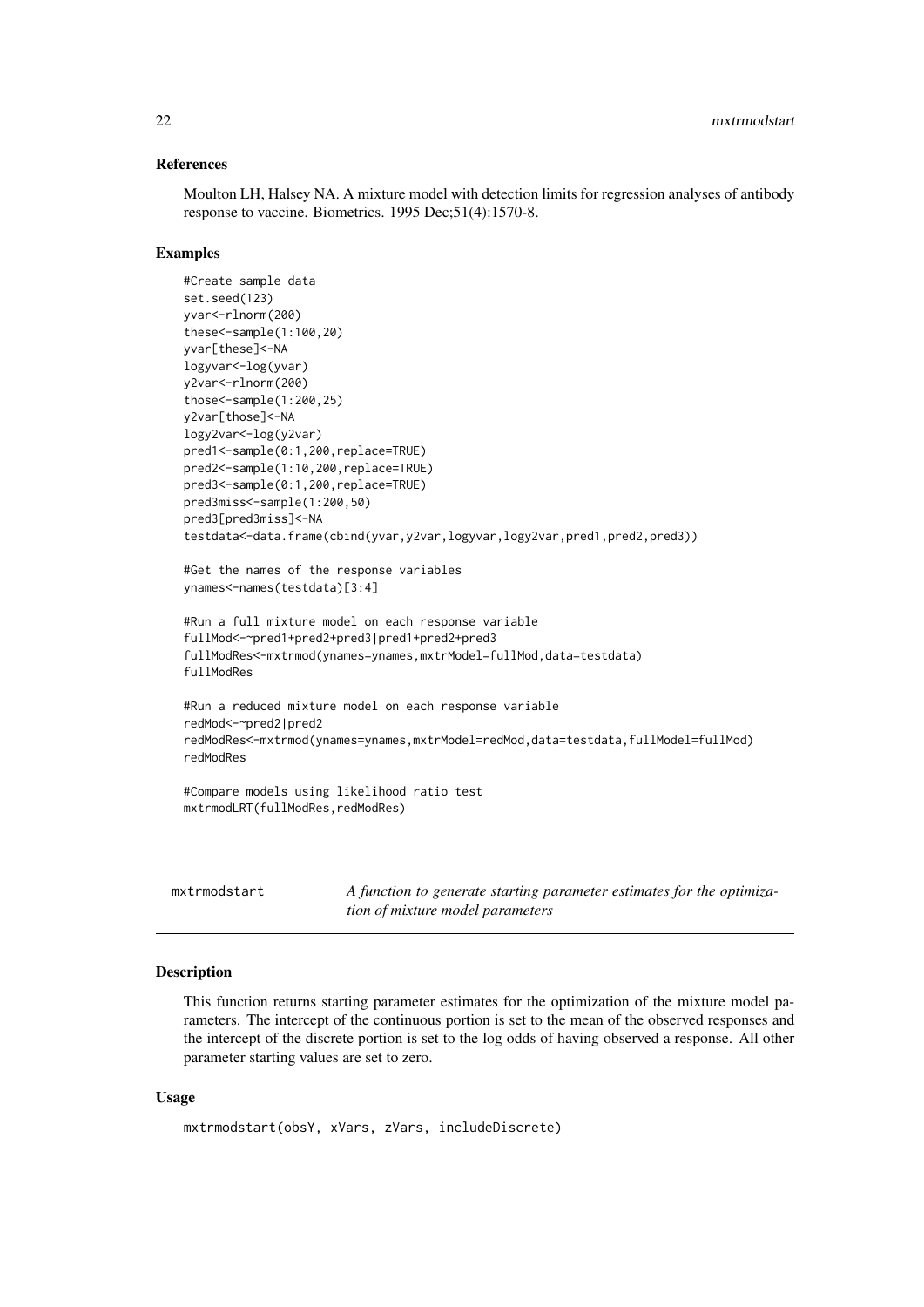#### mxtrmodstart 23

#### Arguments

| obsY            | A vector containing the response variable, which must be normally or log nor-<br>mally distributed. If lognormal, log transformed Y's should be input as the<br>response variable. Missing Y values should be indicated by NA. |
|-----------------|--------------------------------------------------------------------------------------------------------------------------------------------------------------------------------------------------------------------------------|
| xVars           | The design matrix for the covariates included in the discrete portion of the<br>model.                                                                                                                                         |
| zVars           | The design matrix for the covariates included in the continuous portion of the<br>model.                                                                                                                                       |
| includeDiscrete |                                                                                                                                                                                                                                |
|                 | A logical indicator for whether or not to include the discrete portion of the<br>model.                                                                                                                                        |

#### Value

A vector containing the starting values for each parameter in the mixture model function, to be used as starting points when optimizing the parameter estimates.

#### Author(s)

Michael Nodzenski, Anna Reisetter, Denise Scholtens

#### References

Moulton LH, Halsey NA. A mixture model with detection limits for regression analyses of antibody response to vaccine. Biometrics. 1995 Dec;51(4):1570-8.

#### Examples

```
#Create sample data
set.seed(123)
yvar<-rlnorm(200)
these<-sample(1:100,20)
yvar[these]<-NA
logyvar<-log(yvar)
y2var<-rlnorm(200)
those<-sample(1:200,25)
y2var[those]<-NA
logy2var<-log(y2var)
pred1<-sample(0:1,200,replace=TRUE)
pred2<-sample(1:10,200,replace=TRUE)
testdata<-data.frame(cbind(yvar,y2var,logyvar,logy2var,pred1,pred2))
```

```
#Create a vector of response variables
obsY<-testdata$logyvar
```

```
#Create the design matrix for the discrete portion of the model
xVars<-model.matrix(~pred1+pred2,data=testdata)
```

```
#Create the design matrix for the continuous portion of the model
zVars<-model.matrix(~pred1+pred2,data=testdata)
```
#Determine if the discrete portion should be inlcuded in the model includeDiscrete<-sum(is.na(obsY))>5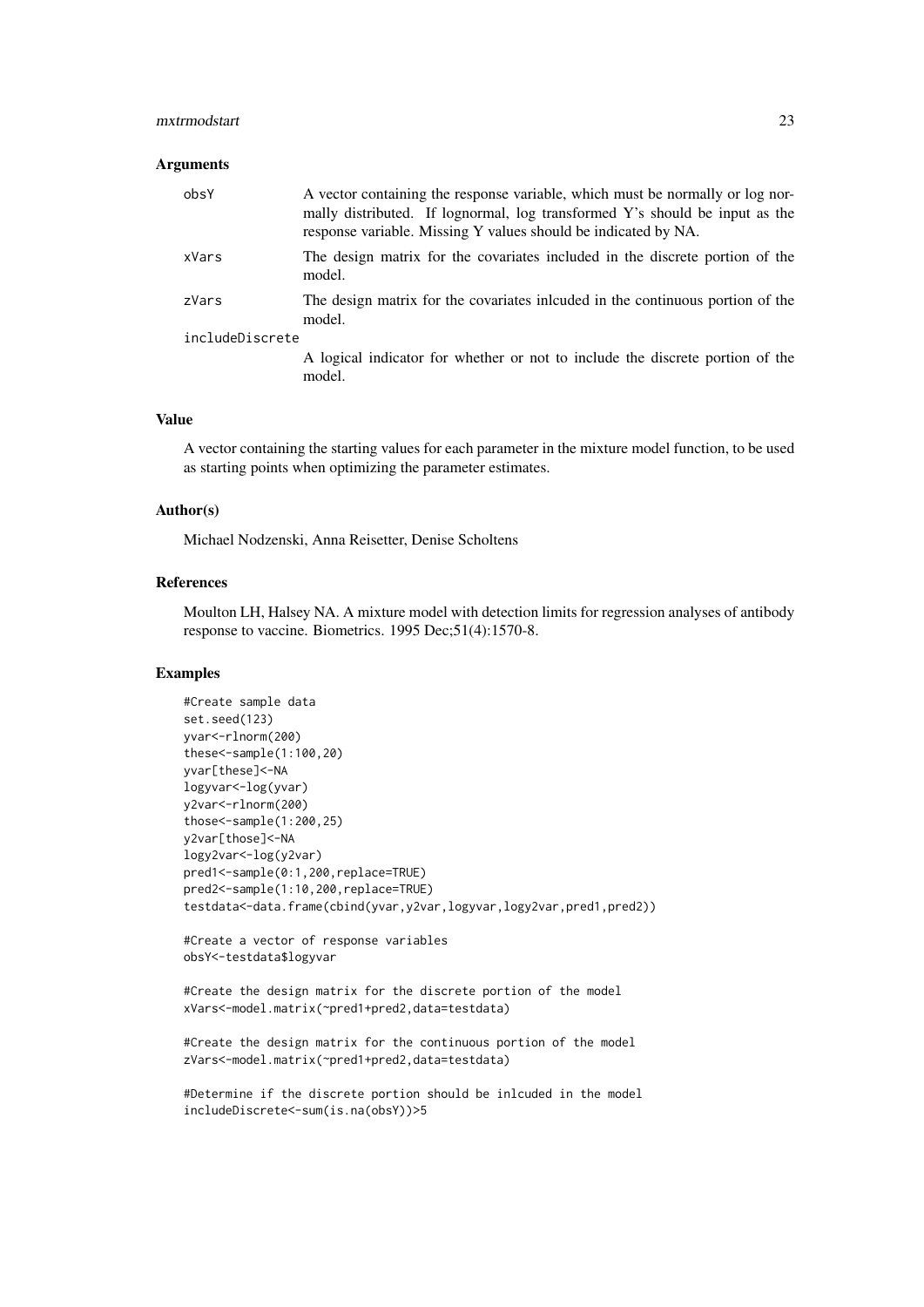#Calculate starting values mxtrmodstart(obsY=obsY,xVars=xVars,zVars=zVars,includeDiscrete=includeDiscrete)

```
removeAllMissingCatVar
```
*A function to remove categorical variables with insufficient data to estimate effects from mixture models*

#### Description

This function removes categorical variables from mixture models. This is needed when metabolite values are entirely missing or only present for one level of the categorical variable, making it impossible to estimate effects for the categorical variable.

#### Usage

```
removeAllMissingCatVar(cat.varname, mxtrModel)
```
#### Arguments

| cat.varname | A character string indicating a categorical predictor variable in the mixture model. |
|-------------|--------------------------------------------------------------------------------------|
| mxtrModel   | A mixture model formula of class formula.                                            |

## Value

Returns a mixture model formula of class formula with the variable indicated in cat.varname omitted.

#### Author(s)

Michael Nodzenski

#### Examples

```
#specifiy mixture model
mix.model<- ~ var1 + var2 | var1 + var2
#remove var1
removeAllMissingCatVar("var1", mix.model)
```
<span id="page-23-0"></span>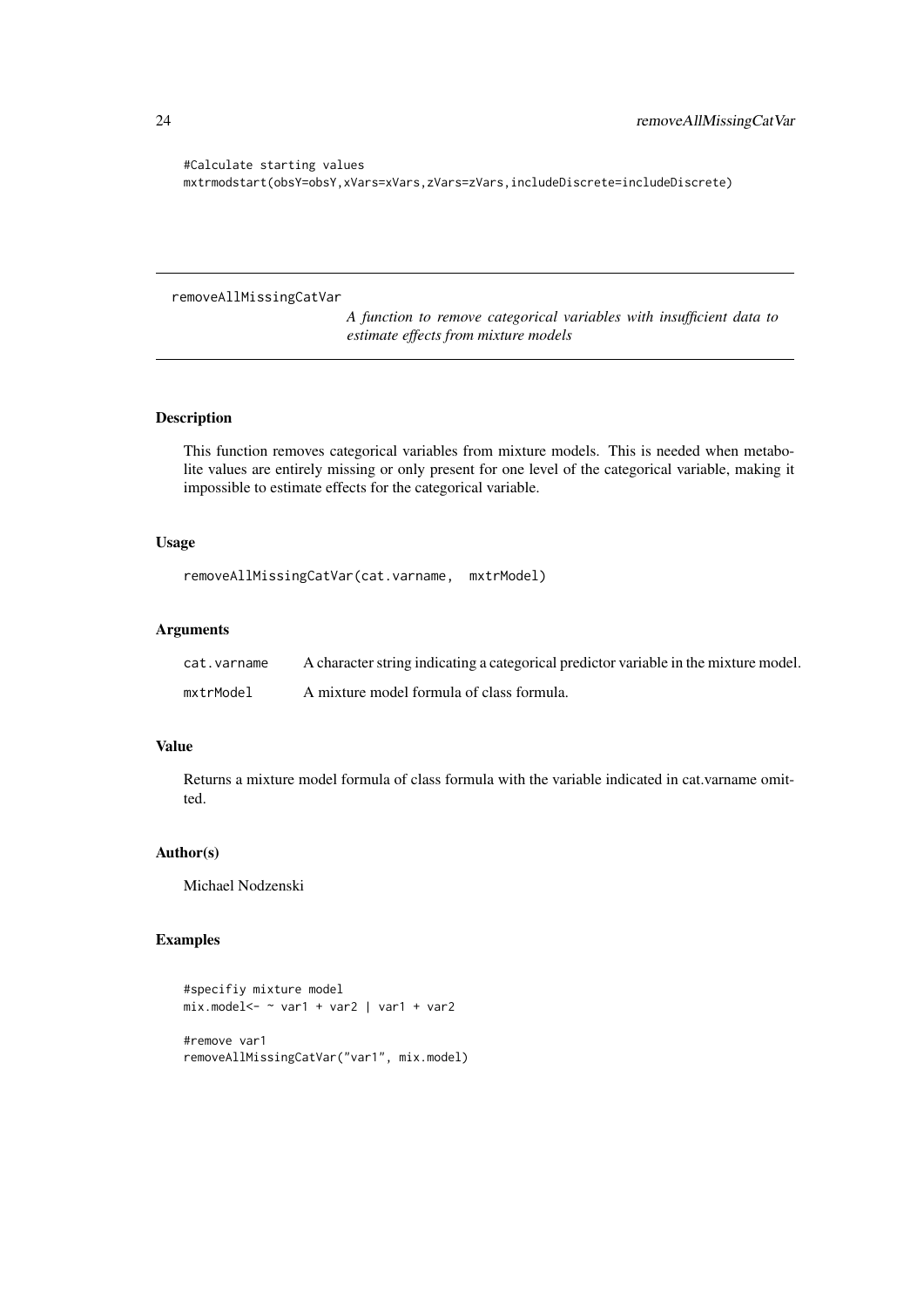<span id="page-24-0"></span>removeMissingLevels *A function to remove levels of categorical variables with completely missing outcome data from data frames or matrices.*

#### Description

This function removes levels of categorical variables with completely missing outcome data from data frames or matrices.

#### Usage

```
removeMissingLevels(missing.levels.list, dataset)
```
#### Arguments

| missing.levels.list |                                                                                                                                             |
|---------------------|---------------------------------------------------------------------------------------------------------------------------------------------|
|                     | A list, output by function idMissingLevels, containing the specific levels of cat-<br>egorical variables that are missing all outcome data. |
| dataset             | A data frame containing the variables specified in yname and missing levels list.                                                           |

#### Value

Returns a data frame with the levels indicated in missing.levels.list removed.

#### Author(s)

Michael Nodzenski

#### Examples

```
#create example analysis data
data(euMetabCData)
example.data<-euMetabCData
example.data[example.data$batch==1, "aspartic_acid"]<-NA
#check to determine if aspartic acid values are entirely missing for
#any level of batch or pheno
missing.levels.check<-lapply( "aspartic_acid", anyMissingLevels, cat.vars=c("pheno", "batch"), dataset=examp
names(missing.levels.check)<-"aspartic_acid"
missing.levels.check
#find the specific missing level
missing.levels<-idMissingLevels( "aspartic_acid", missing.levels.check, example.data)
```
#remove the missing level cleaned.data<-removeMissingLevels(missing.levels, example.data)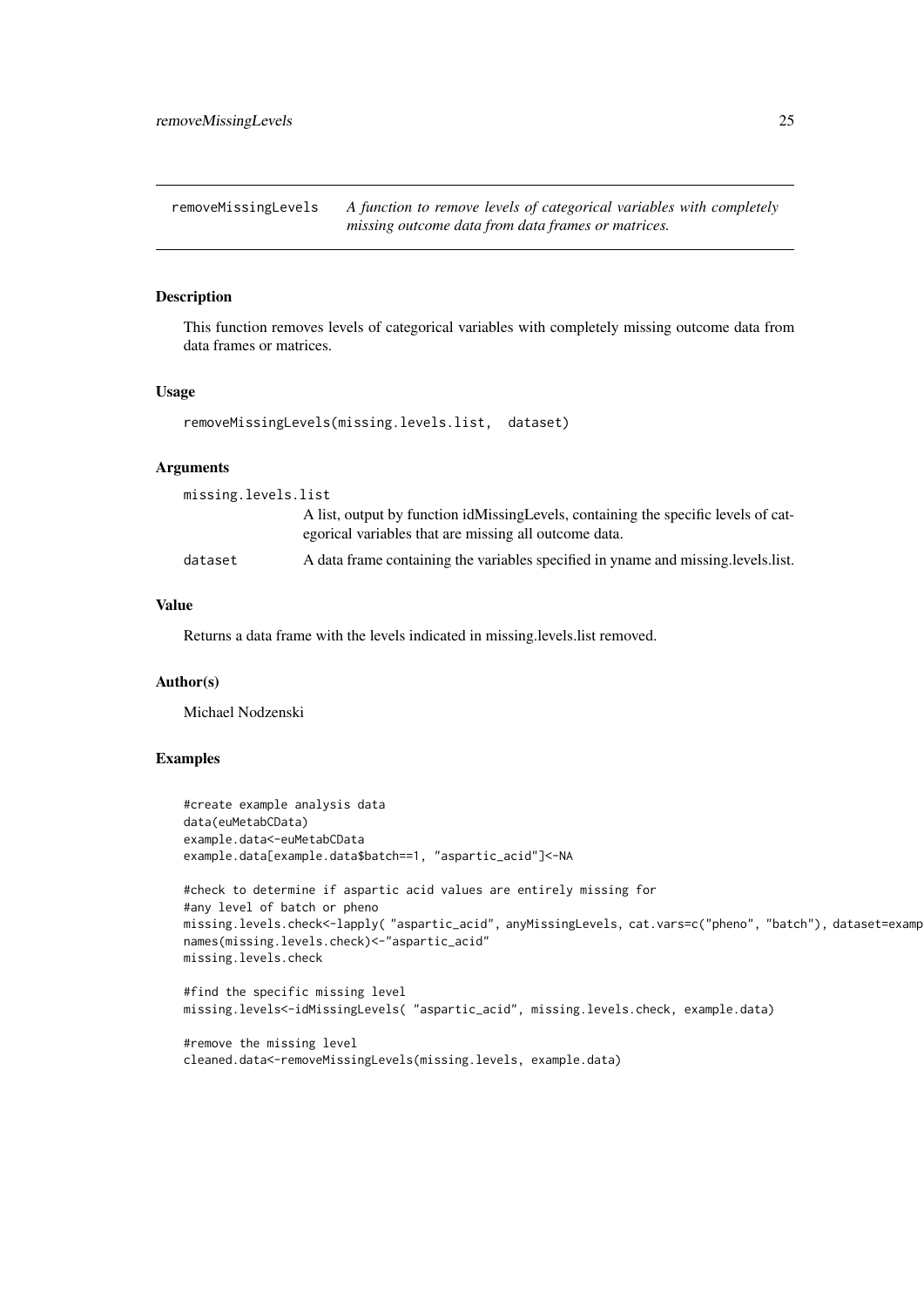<span id="page-25-0"></span>runMxtrmod *A function to return optimized parameter estimates and the negative log-likelihood of mixture models for truncated normal or lognormal data*

#### Description

This function returns optimized parameter estimates and the negative log-likelihood of mixture models for truncated normal or lognormal data.The function does not take into account factor variable predictors with entirely missing outcome data, and therefore should not be used outside the mxtrmod function.

#### Usage

runMxtrmod(ynames,mxtrModel,Tvals=NULL,nNA=5,minProp=0.2,method="BFGS",data,fullModel=NULL)

#### Arguments

| ynames    | A character vector of the mixture model outcome names, e.g. metabolites. If<br>the input data object is a matrix or data frame, these should be column names.<br>If the input data object is an expression set, these should be row names. Re-<br>sponse variables should have normal or lognormal distributions. If lognormal,<br>log transformed variables should be input. Missing values should be denoted by<br>NA. |
|-----------|--------------------------------------------------------------------------------------------------------------------------------------------------------------------------------------------------------------------------------------------------------------------------------------------------------------------------------------------------------------------------------------------------------------------------|
| mxtrModel | A formula of the form $-x1+x2z1+z2$ , where x's are the names of covariates<br>included in the discrete portion of the model and z's are names of covariates<br>included in the continuous portion. For intercept only models, enter 1 instead of<br>covariate names on the appropriate side of the l.                                                                                                                   |
| Tvals     | A vector of thresholds below which continuous variables are not observable. By<br>default, this parameter will be set to the minimum of the response variable.                                                                                                                                                                                                                                                           |
| nNA       | The minimum number of unobserved values needed to be present for the discrete<br>portion of the model likelihood to be calculated. Models for variables with fewer<br>than nNA missing values will include only the continuous portion. The default<br>value is 5.                                                                                                                                                       |
| minProp   | The minimum proportion of non-missing data in the response variable necessary<br>to run the model. The default value is 0.2. Models will not be run if more than<br>80% of response variable values are missing.                                                                                                                                                                                                         |
| method    | The method used to optimize the parameter estimates of the mixture model.<br>"BFGS" is the default method. Other options are documented in the manual for<br>the function 'optimx' in package optimx.                                                                                                                                                                                                                    |
| data      | The input data object. Matrices, data frames, and expression sets are all ac-<br>ceptable classes. If a data frame or matrix, rows are subjects and columns are<br>metabolites or outcomes.                                                                                                                                                                                                                              |
| fullModel | A formula of the form $-x1+x2z1+z2$ , where x's are the names of covariates<br>included in the discrete portion of the full model and z's are names of covariates<br>included in the continuous portion. Input if the mxtrModel parameter represents<br>a reduced model.                                                                                                                                                 |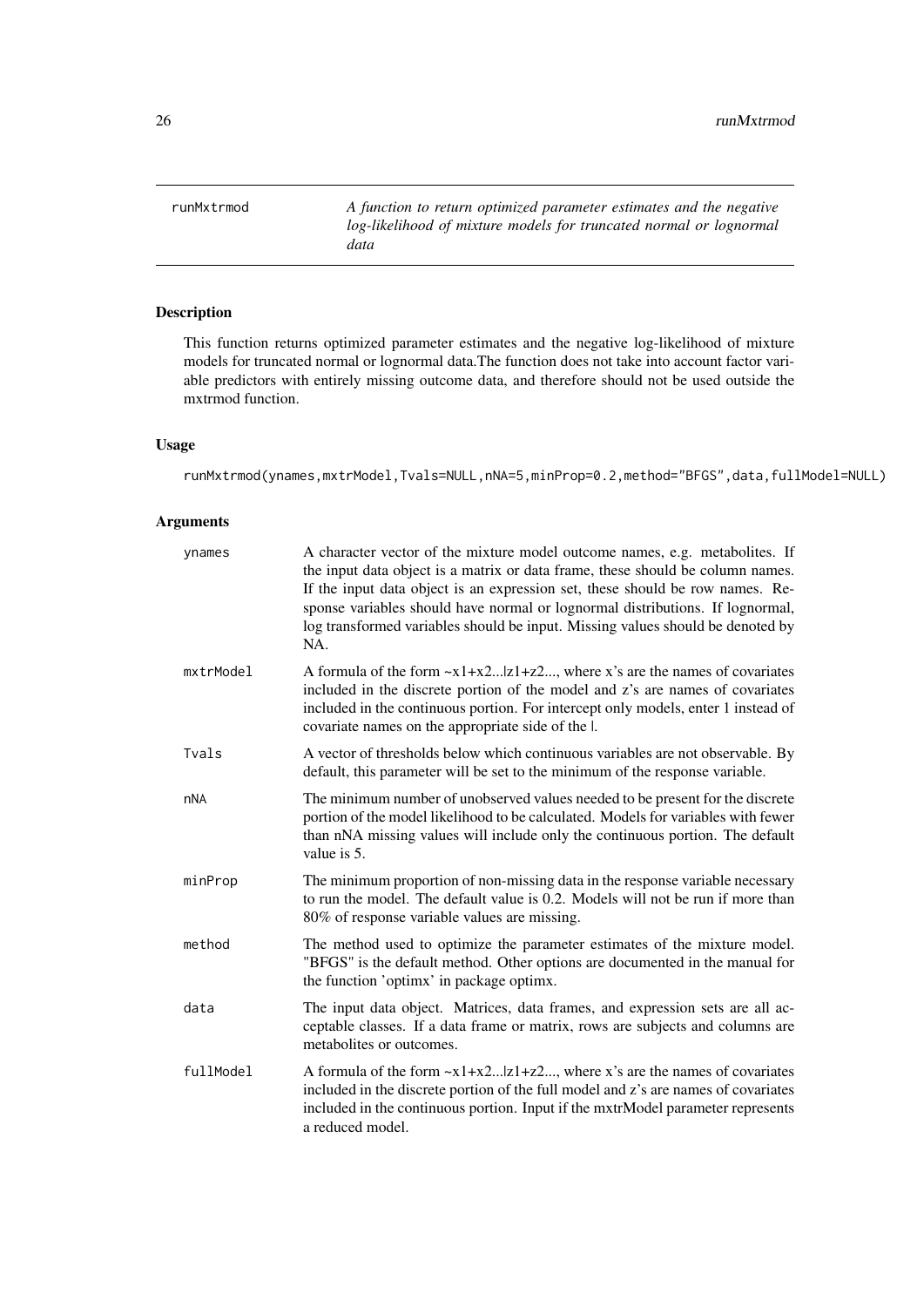#### runMxtrmod 27

#### Value

Returns a data frame containing optimized estimates for all parameters in the mixture model, the negative log likelihood of the model, the optimization method used, whether the algorithm converged, and the total number of observations used.

#### Note

This function may generate warning messages about production of NaNs, but the function is still operating normally.

#### Author(s)

Michael Nodzenski, Anna Reisetter, Denise Scholtens

#### References

Moulton LH, Halsey NA. A mixture model with detection limits for regression analyses of antibody response to vaccine. Biometrics. 1995 Dec;51(4):1570-8.

#### Examples

```
#Create sample data frame
set.seed(123)
yvar<-rlnorm(200)
these<-sample(1:100,20)
yvar[these]<-NA
logyvar<-log(yvar)
y2var<-rlnorm(200)
those<-sample(1:200,25)
y2var[those]<-NA
logy2var<-log(y2var)
pred1<-sample(0:1,200,replace=TRUE)
pred2<-sample(1:10,200,replace=TRUE)
pred3<-sample(0:1,200,replace=TRUE)
pred3miss<-sample(1:200,50)
pred3[pred3miss]<-NA
testdata<-data.frame(cbind(yvar,y2var,logyvar,logy2var,pred1,pred2,pred3))
#Get the names of the response variables
ynames<-names(testdata)[3]
#Run a mixture model on each response variable
mod<-~pred1+pred2+pred3|pred1+pred2+pred3
runMxtrmod(ynames=ynames,mxtrModel=mod,data=testdata)
#Create example expression set
#Specify the response variables
exprsobs<-t(testdata[,3:4])
#Specify the phenotype data
exprspheno<-testdata[,5:7]
#make phenotype data an annotated data frame
phenoData <- new("AnnotatedDataFrame",data=exprspheno)
```
#combine into example expression set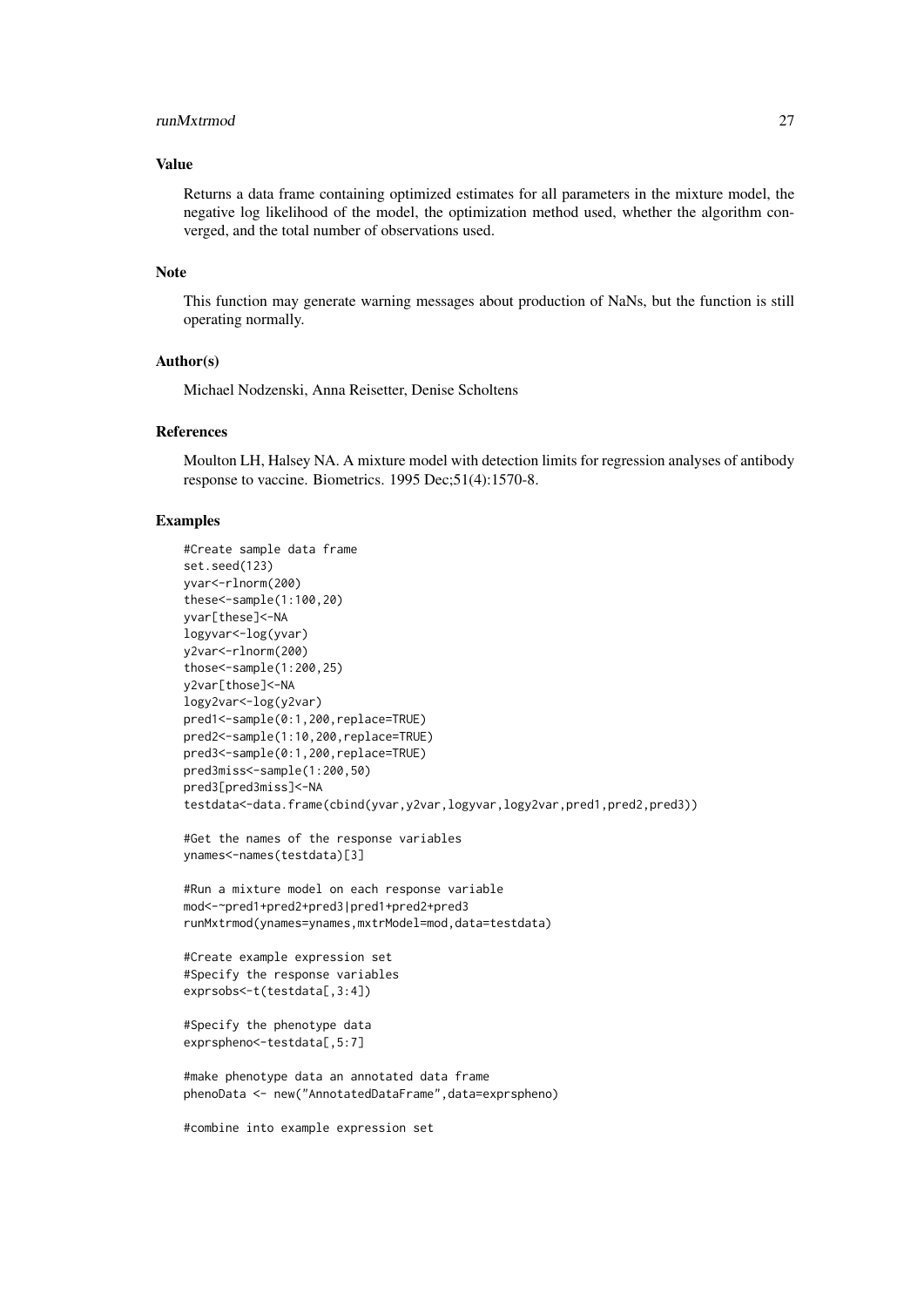```
testexpr<-ExpressionSet(assayData=exprsobs,phenoData=phenoData)
#Get the names of the response variable
ynames<-rownames(exprs(testexpr))[1]
#Run the mixture model on the response variable
runMxtrmod(ynames=ynames,mxtrModel=mod,data=testexpr)
#Load the data set from the package
data(metabdata)
#Select the response variable
ynames<-names(metabdata)[11]
#Run the mixture models
mod2<-~PHENO|PHENO+age_ogtt_mc+parity12+ga_ogtt_wks_mc
runMxtrmod(ynames,mxtrModel=mod2,data=metabdata)
```
xdesign-methods *~~ Methods for Function* xdesign *~~*

#### Description

~~ Methods for function xdesign ~~

#### Methods

- signature(x="data.frame",m="ANY") The columns of data frame 'x' specified in the input Formula object 'm' are converted to the design matrix for the discrete portion of the mixture model.
- signature(x="ExpressionSet", m="ANY") The columns of the phenoData section of expression set 'x' specified in the input Formula object 'm' are converted to the design matrix for the discrete portion of the mixture model.
- signature(x="matrix",m="ANY") The columns of matrix 'x' specified in the input Formula object 'm' are converted to the design matrix for the discrete portion of the mixture model.

yvals-methods *~~ Methods for Function* yvals *~~*

### Description

 $\sim$  Methods for function yvals  $\sim$ 

#### Methods

signature(y="data.frame",n="character") The columns of data frame 'y' with names 'n' are converted to a data frame, whose columns are to be used as the response variables in the specified mixture model.

<span id="page-27-0"></span>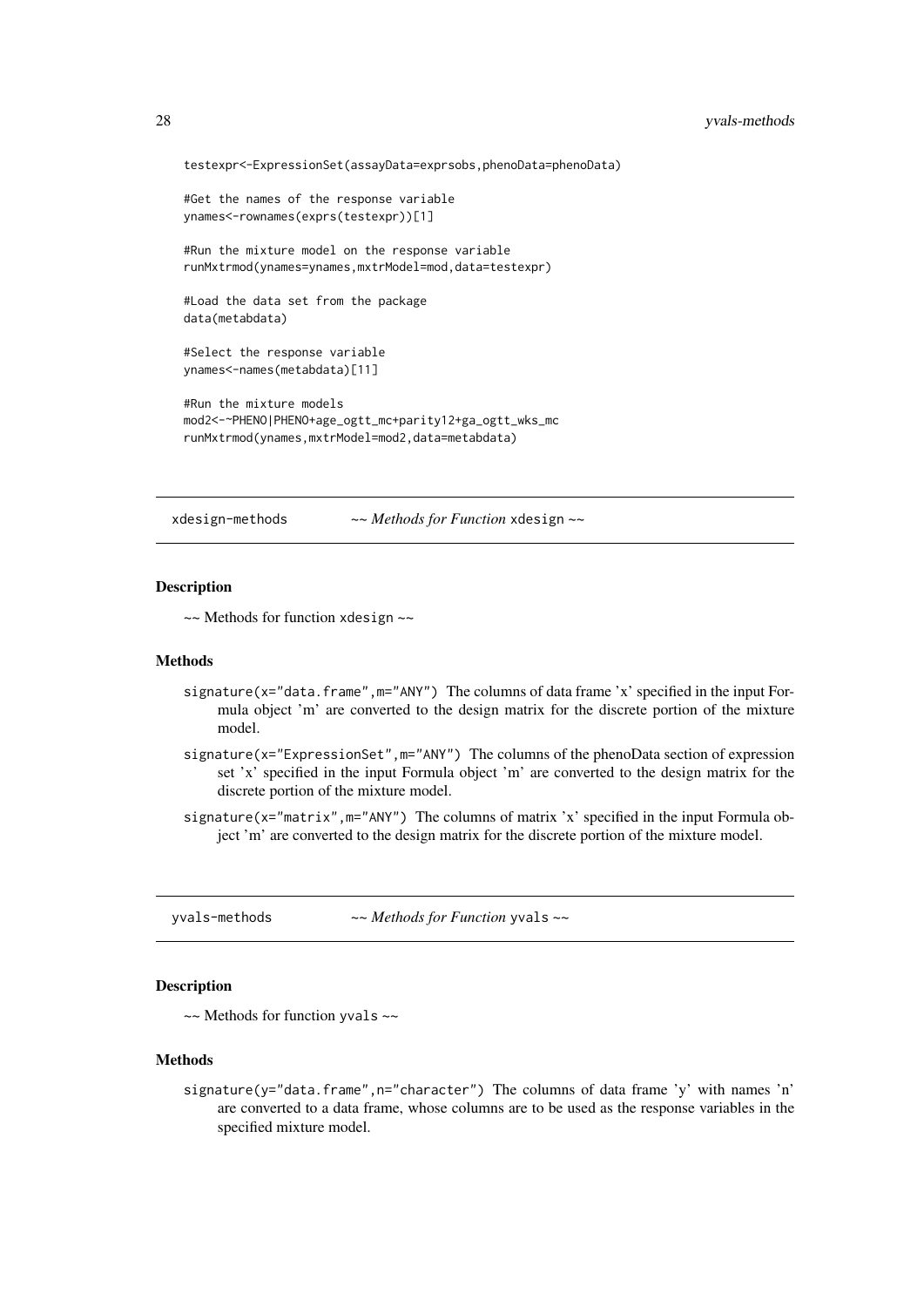#### <span id="page-28-0"></span>zdesign-methods 29

- signature(y="ExpressionSet", n="character") The rows of the assayData section of expression set 'y' with names 'n' are converted to a data frame, whose columns are to be used as the response variables in the specified mixture model.
- signature(y="matrix",n="character") The columns of matrix 'y' with names 'n' are converted to a data frame, whose columns are to be used as the response variables in the specified mixture model.

zdesign-methods *~~ Methods for Function* zdesign *~~*

#### Description

 $\sim$  Methods for function zdesign  $\sim$ 

#### Methods

- signature(x="data.frame",m="ANY") The columns of data frame 'x' specified in the input Formula object 'm' are converted to the design matrix for the continuous portion of the mixture model.
- signature(x="ExpressionSet",m="ANY") The columns of the phenoData section of expression set 'x' specified in the input Formula object 'm' are converted to the design matrix for the continuous portion of the mixture model.
- signature(x="matrix", m="ANY") The columns of matrix 'x' specified in the input Formula object 'm' are converted to the design matrix for the continuous portion of the mixture model.